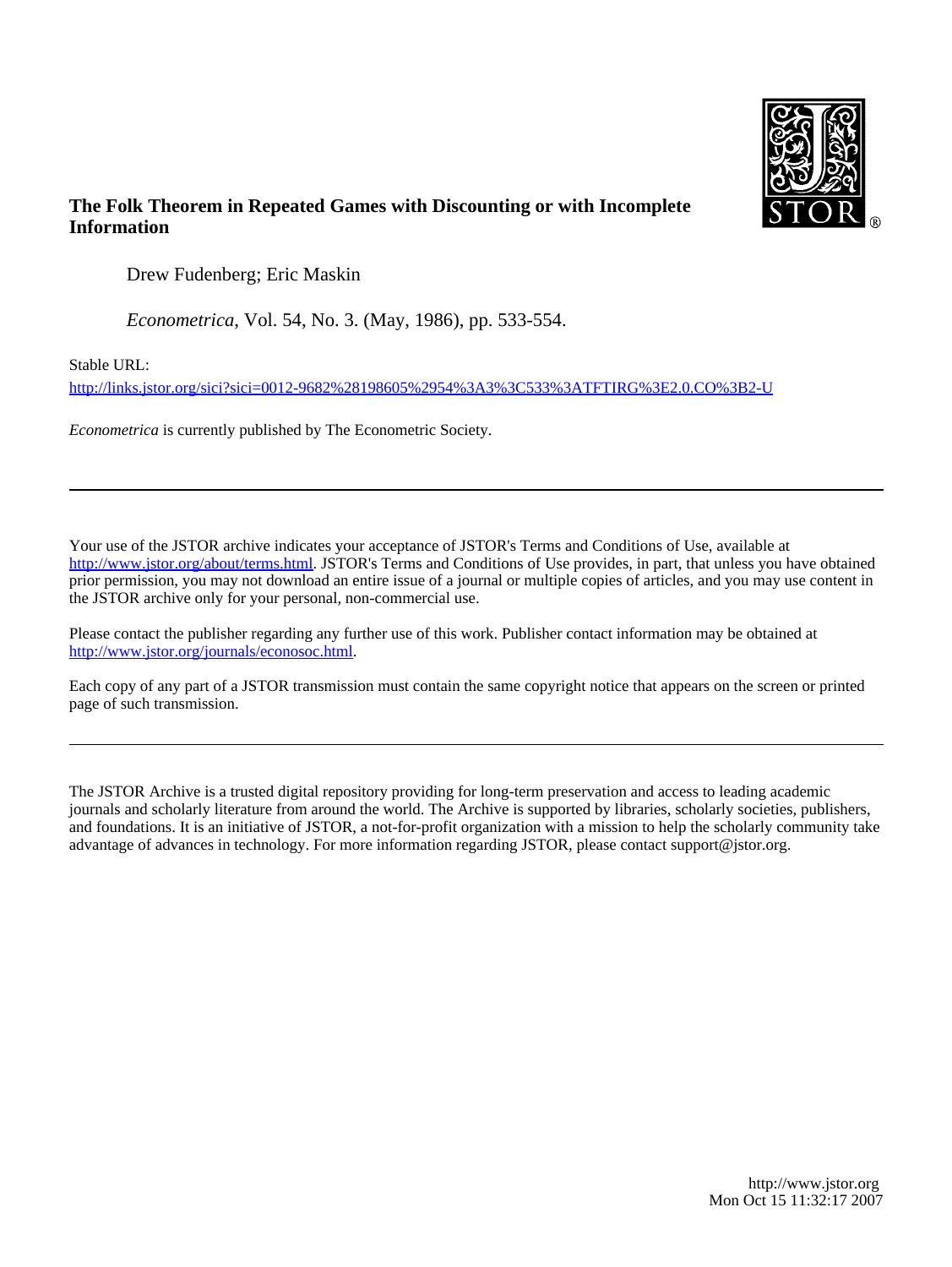## THE FOLK THEOREM IN REPEATED GAMES WITH DISCOUNTING OR WITH INCOMPLETE INFORMATION'

## BY DREW FUDENBERG AND ERIC MASKIN<sup>2</sup>

When either there are only two players or a "full dimensionality" condition holds, any individually rational payoff vector of a one-shot game of complete informaiion can arise in a perfect equilibrium of the infinitely-repeated game if players are sufficiently patient. In contrast to earlier work, mixed strategies are allowed in determining the individually rational payoffs (even when only realized actions are observable). Any individually rational payoffs of a one-shot game can be approximated by sequential equilibrium payoffs of a long but finite game of incomplete information, where players' payoffs are almost certainly as in the one-shot game.

#### 1. INTRODUCTION

THAT STRATEGIC RIVALRY in a long-term relationship may differ from that of a one-shot game is by now quite a familiar idea. Repeated play allows players to respond to each other's actions, and so each player must consider the reactions of his opponents in making his decision. The fear of retaliation may thus lead to outcomes that otherwise would not occur. The most dramatic expression of this phenomenon is the celebrated "Folk Theorem" for repeated games. An outcome that Pareto dominates the minimax point is called individually rational. The Folk Theorem asserts that any individually rational outcome can arise as a Nash equilibrium in infinitely repeated games with sufficiently little discounting. As Aumann and Shapley **[3]** and Rubinstein **[20]** have shown, the same result is true when we replace the word "Nash" by "(subgame) perfect" and assume no discounting at all.

Because the **Aumann-Shapley/Rubinstein**result supposes literally no discounting, one may wonder whether the *exact* counterpart of the Folk Theorem holds for perfect equilibrium, i.e., whether as the discount factor tends to one, the set of perfect equilibrium outcomes converges to the individually rational set. After all, agents in most games of economic interest are not completely patient; the no discounting case is of interest as an approximation.

It turns out that this counterpart is false. There can be a discontinuity (formally, a failure of lower hemicontinuity) where the discount factor,  $\delta$ , equals one, as we show in Example **3.** Nonetheless the games in which discontinuities occur are quite degenerate, and, in the end, we *can* give a qualified "yes" (Theorem 2) to the question of whether the Folk Theorem holds with discounting. In particular, it always holds in two-player games (Theorem 1). This last result contrasts with the recent work of Radner-Myerson-Maskin **[18]** showing that, even in two-player games, the equilibrium set may not be continuous at  $\delta = 1$  in

 $<sup>1</sup>$  Under stronger hypotheses, we obtain a sharper characterization of perfect and Nash equilibrium</sup> payoffs of discounted repeated games in our note (Fudenberg and Maskin **[8]).** 

<sup>&</sup>lt;sup>2</sup> We wish to thank D. Abreu, R. Aumann, D. Kreps, M. Whinston, and three referees for helpful comments. The project was inspired by conversations with P. Milgrom. We are grateful to NSF Grants SES 8409877 and SES 8320334 and the Sloan Foundation for financial support.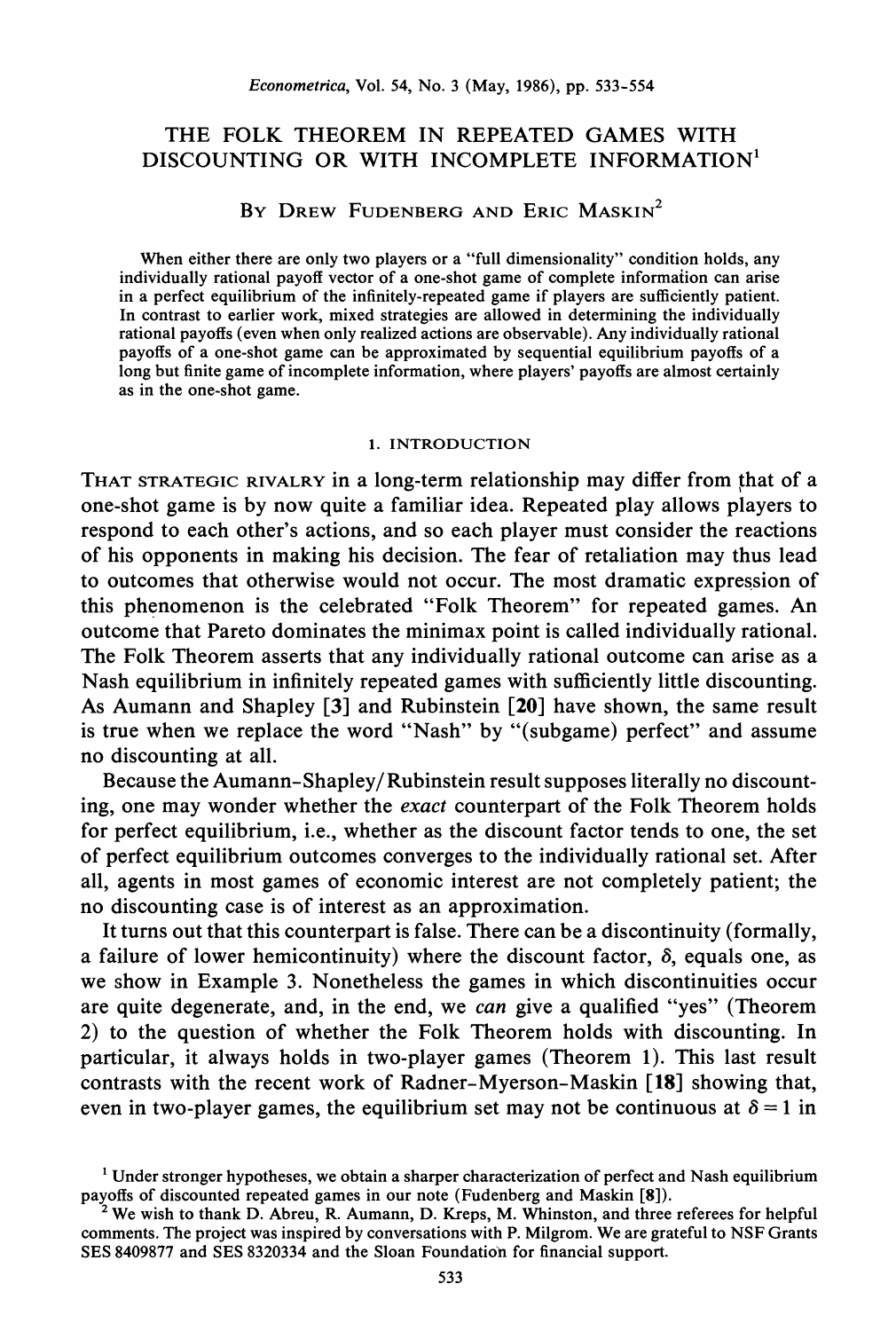the discount factor if players' moves are not directly observable and outcomes depend stochastically on moves.

Until recently, the study of perfect equilibrium in repeated games concentrated mainly on infinite repetitions without discounting ("supergames"). One early exception was Friedman **[5** and **61,** who showed that any outcome that Pareto dominates a Nash equilibrium of the constituent game (the game being repeated) can be supported in a perfect equilibrium of the repeated game.<sup>3</sup> The repeated game strategies he specified are particularly simple: after any deviation from the actions that sustain the desired outcome, players revert to the one-shot Nash equilibrium for the remainder of the game. More recently, Abreu [I] established that a highly restricted set of strategies suffices to sustain any perfect equilibrium outcome. Specifically, whenever any player deviates from the desired equilibrium path, that player can be "punished" by players' switching to the worst possible equilibrium for the deviator regardless of the history of the game to that point.

We exploit this idea of history-free punishments, by contrast with the methods of **Aumann-Shapley/Rubinstein,**in the proofs of our Theorems 1 and 2, which are constructive.<sup> $4$ </sup> In the proof of the two-person "discounting folk theorem" (Theorem **I),** *both* players switch for a specified number of periods to strategies that minimize their opponent's maximum payoff (i.e., minimax strategies) after any deviation. Theorem 2 treats the *n*-person case, where "mutual minimaxing" may be impossible. In this case we impose a "full dimensionality" assumption that enables players to be rewarded for having carried out punishments. Theorem 5 also makes use of rewards to punishers to show that mixed strategies can be used as punishments even if only realized actions, and not the mixed strategies themselves, are observable. This provides a substantially stronger result, because the individually rational payoff levels are often lower with mixed strategies than with pure ones.

Although the theory of infinitely repeated games offers an explanation of cooperation in ongoing relationships, economic agents often have finite lives. If the game has a long but finite length, the set of equilibria may be much smaller than the folk theorem would suggest. The classic example here is the repeated prisoner's dilemma: with a fixed finite horizon the only equilibrium involves both players' confessing every period, in contrast with the cooperative equilibrium that is sustainable with an infinite horizon.<sup>5</sup> Still anecdotal and experimental evidence both suggest that cooperation is a likely outcome with a large but finite number of repetitions.

Recently Kreps-Wilson [14], Milgrom-Roberts [17], and Kreps-Milgrom-Roberts-Wilson [13] have proposed a reason why a finite number of repetitions might allow cooperation. Their explanation supposes that players are uncertain about the payoffs or possible actions of their opponents. Such "incomplete

<sup>&</sup>lt;sup>3</sup> Actually Friedman was concerned explicitly only with Nash equilibria of the repeated game. The strategies that he proposed, however, constitute perfect equilibria (See Theorem C of Section 2).

Lockwood **[16]** characterizes the (smaller set of) equilibrium payoffs that are possible when one restricts attention to punishments of the **Aumann-Shapley/Rubinstein** variety.

<sup>&</sup>lt;sup>5</sup> See, however, Benoit and Krishna [4] and Friedman [7] who show that when a game with multiple equilibria is repeated even only finitely many times, "Folk-Theorem-like" results may emerge.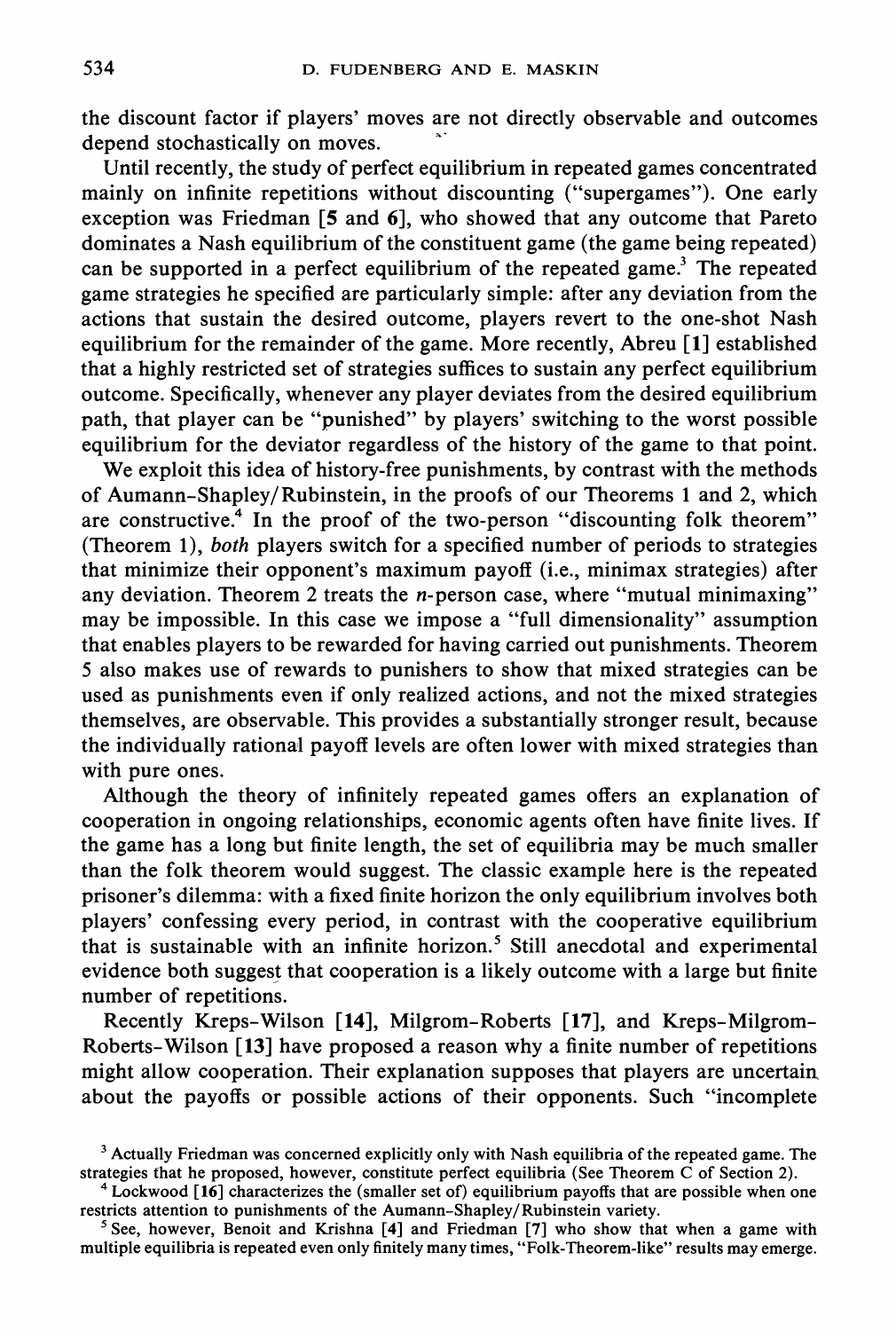information" in the prisoner's dilemma precludes applying the backwards-induction argument that establishes that the players must confess each period. Players can credibly threaten to take suboptimal actions if there is some (small) probability that the action is indeed optimal, because they have an interest in maintaining their reputation for possible "irrationality."

The examples of reputation games analyzed to date exhibit the apparent advantage, compared with infinite-horizon models, of having substantially smaller sets of equilibria. However, the equilibrium set depends on the precise form of irrationality specified. Our "incomplete information" Folk Theorem shows that by varying the kind of irrationality specified, but still keeping the probability of irrationality arbitrarily small, one can trace out the entire set of infinite-horizon equilibria. Thus, in a formal sense, the two approaches, infinite and finite horizon, yield the same results. However, those who are willing to choose among different forms of irrationality may still find the incomplete information approach useful. One may argue for or against certain equilibria on the basis of the type of irrationality needed to support them.

We provide two different theorems for repeated games of incomplete information. Our first result (Theorem **3)** parallels Friedman's work on repeated games with discounting: after a deviation the "crazy" player switches to a Nashequilibrium strategy of the constituent game. This simple form of irrationality suffices to support any outcome that Pareto-dominates a (one-shot) Nash equilibrium. Our second, and main, result (Theorem 4) uses a more complex form of irrationality. However, the basic approach is the same as in our Folk Theorem with discounting: after a deviation each player switches to his minimax strategy for a specified number of periods.

It is not surprising that similar kinds of arguments should apply to both infinite horizon games with discounting and finite horizon games. Each type of game entails the difficulty, not present in infinite horizon games without discounting, that deviators from the equilibrium path cannot be "punished" arbitrarily severely. This limitation is a problem because of the requirement of perfection. Deviators must be punished, but it must also be in the interest of the punishers to punish. That is, they must themselves be threatened with punishment if they fail to punish a deviator. Such considerations give rise to an infinite sequence of potential punishments that, at each level, enforce the punishments of the previous level. Depending on how these punishments are arranged, they may have to become increasingly severe the farther out in the sequence they lie. This creates no problem in supergames but may be impossible for the two types of games that we consider. It seems natural, therefore, to study these two types together.

Section 2 presents the classical Folk Theorem and the Aumann-Shapley/Rubinstein and Friedman variants. Section **3** discusses continuity of the equilibrium correspondence as a function of the discount factor and develops Folk Theorems for infinitely repeated games with discounting. Section 4 provides a simple proof that any payoffs that Pareto dominate a (one-shot) Nash equilibrium can be sustained in an equilibrium of a finitely repeated game with incomplete information. This result is the analog of the Friedman [5] result. Section **5** uses a more complex approach to prove a Folk Theorem for these finitely repeated games.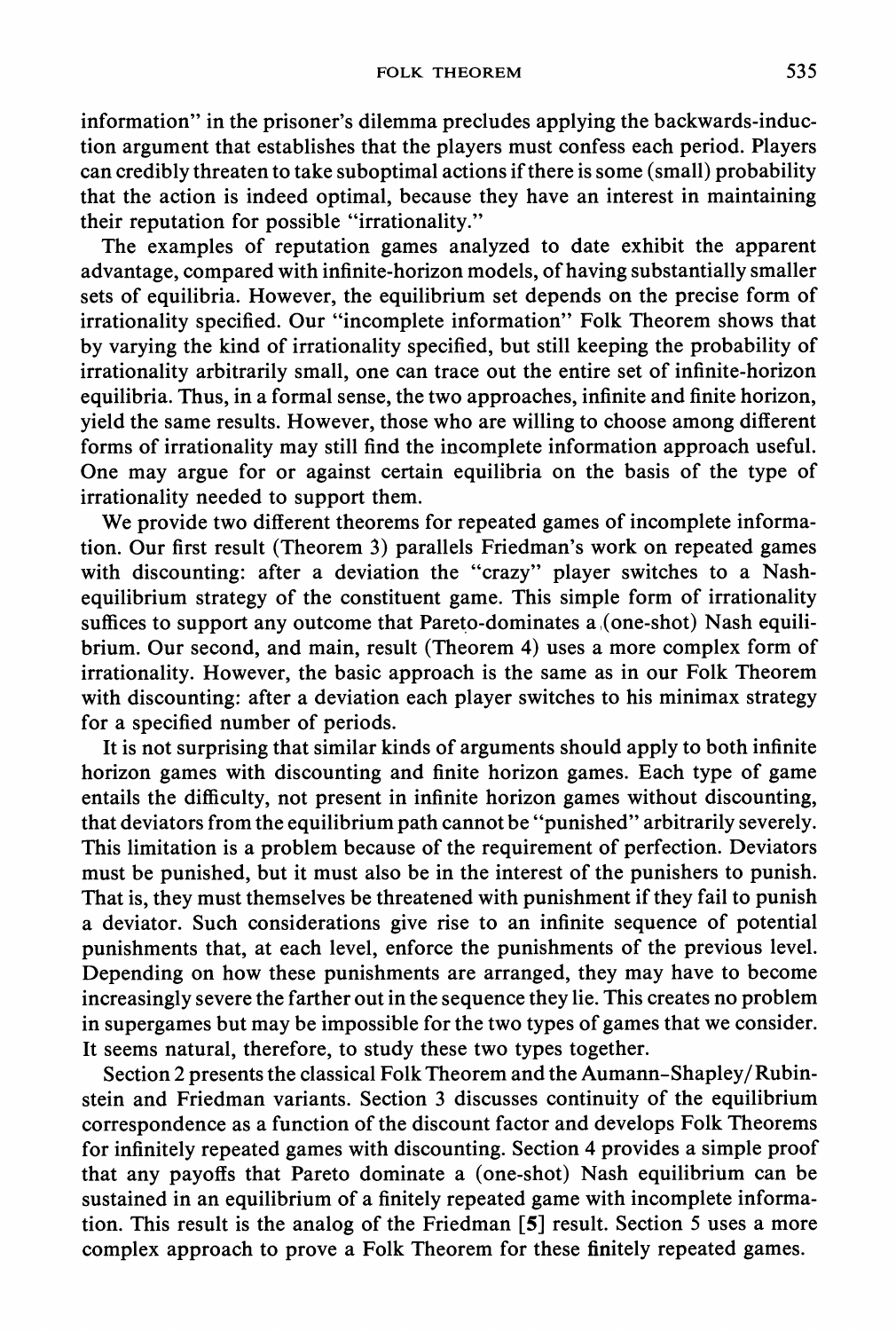Sections *2-5* follow previous work on repeated games in assuming that, if mixed strategies are used as punishments, they are themselves observable. In Section *6* we drop this assumption but show that our results continue to hold under the more natural hypothesis that players can observe only each other's past actions.

#### **2. THE CLASSICAL FOLK THEOREM**

Consider a finite n-person game in normal form

$$
g\colon A_1\times\cdots\times A_n\to R^n.
$$

For now, we shall not distinguish between pure and mixed strategies, and so we might as well suppose that the  $A_i$ 's consist of mixed strategies. Thus, we are assuming either that a player can observe the others' past mixed strategies, as in previous work on repeated games, or restricting players to pure strategies. Mixed strategies can be made observable if the outcomes of players' randomizing devices are jointly observable ex-post. (More importantly, we show in Section *6* that the assumption is not necessary.) Moreover, for convenience, we assume that the players can make their actions contingent on the outcome of a public randomizing device. That is, they can play correlated strategies.<sup>6</sup> Even if a correlated strategy over vectors of actions cannot literally be adopted, it can still be approximated if the action vectors are played successively over time and the frequency of any given vector corresponds to its probability in the correlated strategy. To see how to modify the statements of the theorems if correlated strategies cannot be used, see the Remark following Theorem **A.** 

For each j, choose  $M^{j} = (M_{1}^{j}, \ldots, M_{n}^{j})$  so that

$$
(M_1^j, \ldots, M_{j-1}^j, M_{j+1}^j, \ldots, M_n^j) \in \arg\min_{a_{-j}} \max_{a_j} g_j(a_j, a_{-j}),
$$

and

$$
v_j^* \equiv \max_{a_j} g_j(a_j, M_{-j}^j) = g_j(M^j).
$$

The strategies  $(M_1^j, \ldots, M_{j-1}^j, M_{j+1}^j, \ldots, M_n^j)$  are minimax strategies (which may not be unique) against player, j, and  $v_i^*$  is the smallest payoff that the other players can keep player j below.<sup>8</sup> We will call  $v_j^*$  player j's reservation value and refer to  $(v_1^*, \ldots, v_n^*)$  as the minimax point. Clearly, in any equilibrium of gwhether or not  $g$  is repeated—player *j*'s expected average payoff must be at least  $v_i^*$ .

*See Aumann* **[2].** *More generally, a correlated strategy might entail having each player make his action contingent on a (private) signal correlated with some randomizing device. We shall, however, ignore this possibility.* 

*he* notation " $a_{-j}$ " denotes " $(a_1, \ldots, a_{j-1}, a_{j+1}, \ldots, a_n)$ ", and " $g_j(a_j, M_{-j}^j)$ " denotes  $(g_{j}(M_1^j, \ldots, M_{j-1}^j, a_j, M_{j+1}^j, \ldots, M_n^j).$ 

Actually, if  $n \ge 3$ , the other players may be able to keep player j's payoff even lower by using a *correlated strategy against j, where the outcome of the correlating device is not observed by j (another*  way of putting this is to observe that, for  $n \ge 3$ , the inequality  $\max_{a_1} \min_{a_2, g_1}(a_1, a_1) \le$  $\min_{a_{-i}} \max_{a_i} g_j(a_i, a_{-i})$  can hold strictly). In keeping with the rest of the literature on repeated games, *however, we shall rule out such correlated strategies.*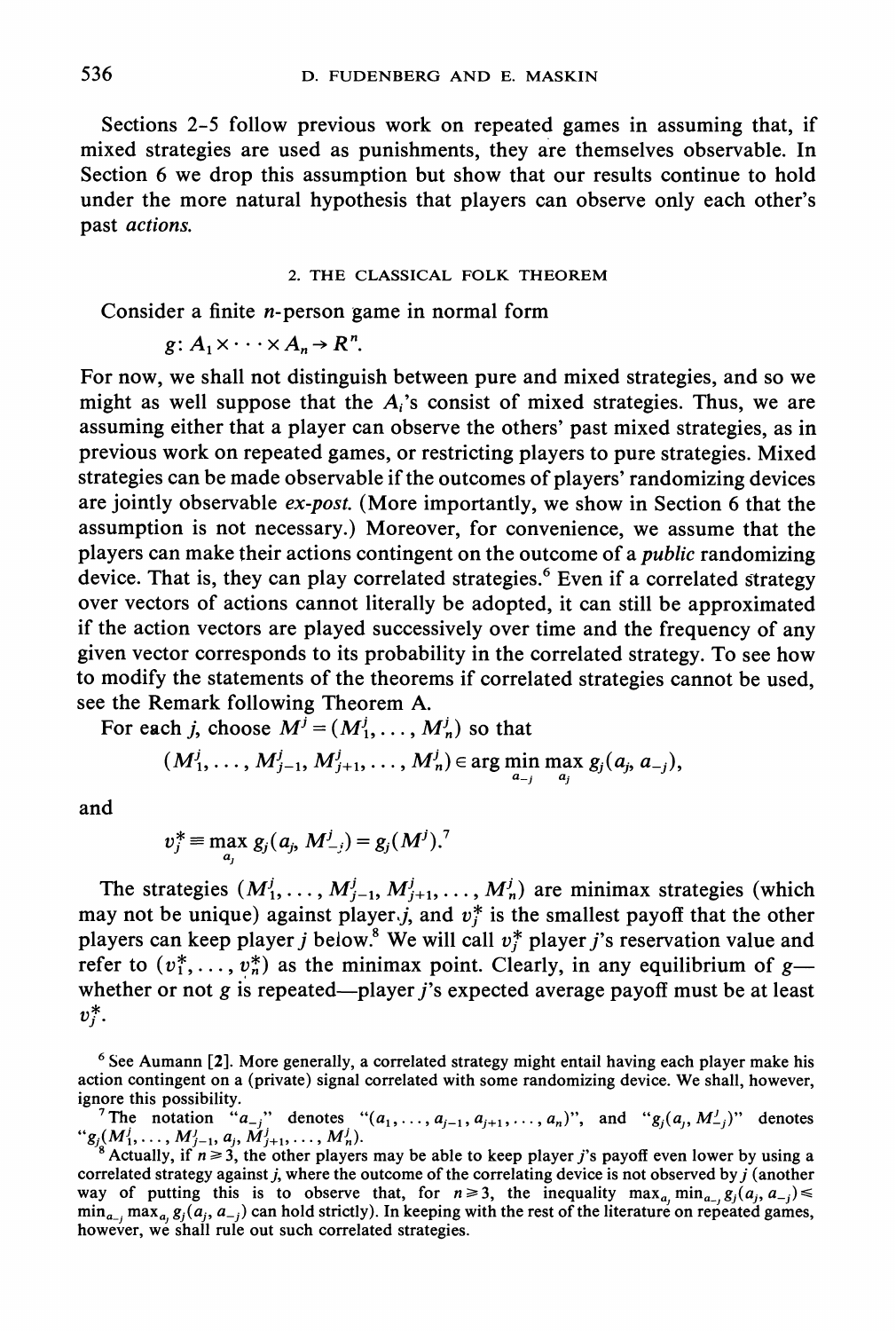Henceforth we shall normalize the payoffs of the game g so that  $(v_1^*, \ldots, v_n^*)$  =  $(0,\ldots,0)$ . Let

$$
U = \{(v_1, \dots, v_n) | \exists (a_1, \dots, a_n) \in A_1 \times \dots \times A_n
$$
  
with  $g(a_1, \dots, a_n) = (v_1, \dots, v_n) \},$   

$$
V = \text{Convex Hull of } U,
$$

and

$$
V^* = \{(v_1, \ldots, v_n) \in V | v_i > 0 \text{ for all } i\}.
$$

The set V consists of feasible payoffs, and  $V^*$  consists of feasible payoffs that Pareto dominate the minimax point. That is,  $V^*$  is the set of individually rational payoffs. In a repeated version of g, we suppose that players maximize the discounted sum of single period payoffs. That is, if  $(a_1(t), \ldots, a_n(t))$  is the vector of actions played in period t and  $\delta$  is player i's discount factor, then his payoff or actions played in period t and o is player t's discount factor, then his payoff<br>is  $\sum_{r=1}^{\infty} \delta^{r-1} g_i(a_1(t), \ldots, a_n(t))$  and his average payoff is  $(1 \delta) \sum_{t=1}^{\infty} \delta^{t-1} g_i(a_1(t), \ldots, a_n(t))$ . We can now state a version of the Folk Theorem (see Hart **[lo]** for more details).

**THEOREM** A (The Folk Theorem): For any  $(v_1, \ldots, v_n) \in V^*$ , if players discount the future sufficiently little, there exists a Nash equilibrium of the infinitely repeated game where, for all i, player i's average payoff is  $v_i$ .

PROOF: Let  $(s_1, \ldots, s_n) \in A_1 \times \cdots \times A_n$  be a vector of strategies<sup>10</sup> such that  $g(s_1, \ldots, s_n) = (v_1, \ldots, v_n)$ . Suppose that in the repeated game each player *i* plays  $s_i$  until some player j deviates from  $s_i$  (if more than one player deviates simultaneously, we can suppose that the deviations are ignored). Thereafter, assume that he plays  $M_i^j$ . These strategies form a Nash equilibrium of the repeated game if there is not too much discounting; any momentary gain that may accrue to player *j* if he deviates from  $s_j$  is swamped by the prospect of being minimaxed forever after.  $Q.E.D.$ forever after.

REMARK: If we disallowed correlated strategies, the same proof would establish that any positive vector in  $U$  could be enforced as an equilibrium. For other points  $(v_1, \ldots, v_n)$  in  $V^*$  the statement of the theorem must be modified to read: for all  $\epsilon > 0$  there exists  $\delta < 1$  such that, for all  $\delta > \delta$ , there exists a subgame perfect equilibrium of the infinitely repeated game in which each player i's average payoff is within  $\varepsilon$  of  $v_i$ , when players have discount factor  $\delta$ . The  $\varepsilon$  qualification is needed because discounting and the requirement that each vector of actions be played an integral number of times limit the accuracy of approximating a correlated strategy by switching among action vectors over time.

<sup>&</sup>lt;sup>9</sup> The hypothesis that the  $v_i$ 's are positive is important, as a recent example by Forges, Mertens, **and Neyman demonstrates.** 

<sup>&</sup>lt;sup>10</sup> Or, if necessary, correlated strategies.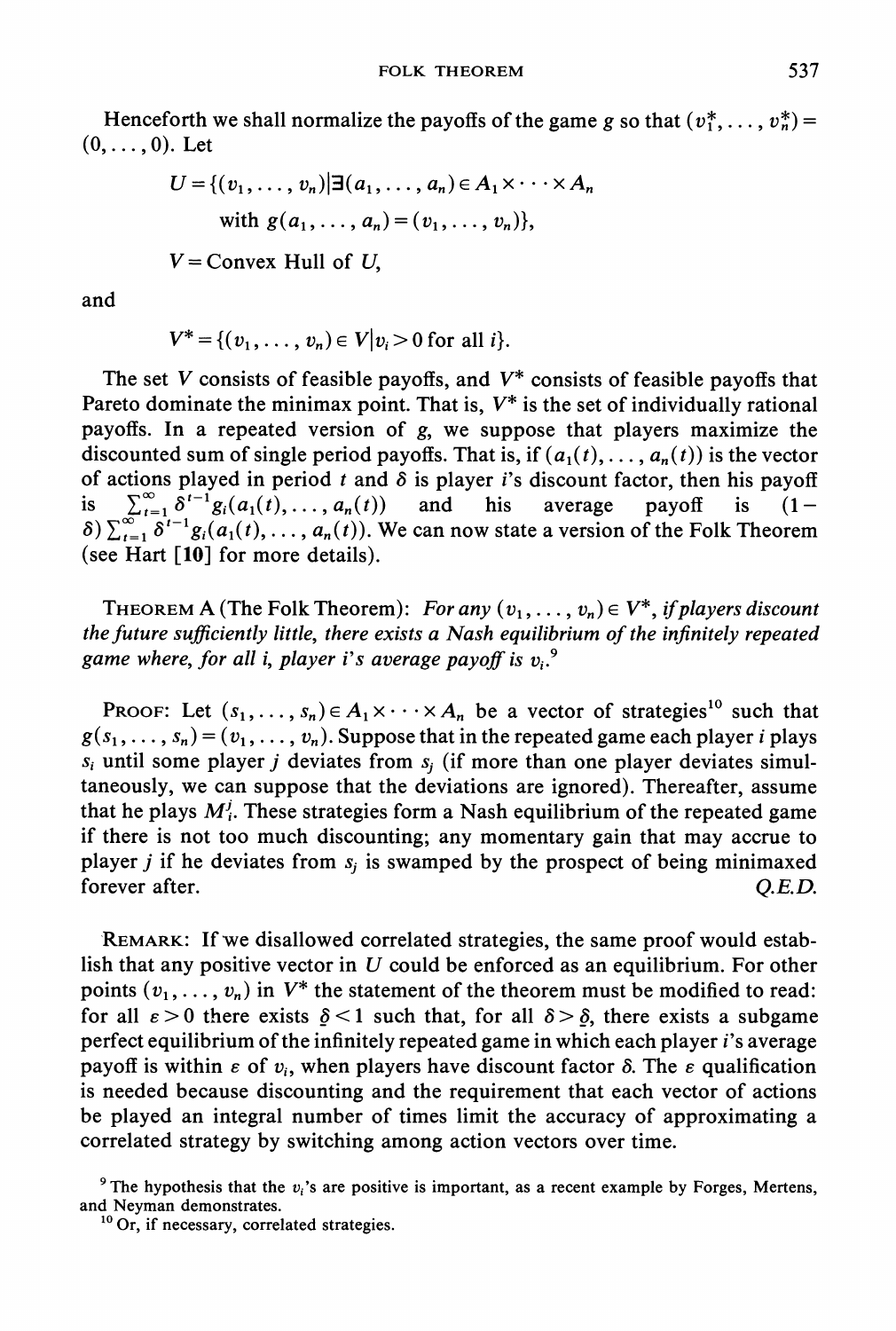Of course, the strategies of Theorem A do not, in general, form a (subgame) perfect equilibrium (such an equilibrium is a configuration of strategies that form a Nash equilibrium in all subgames), because, if a player deviates, it may not be in others' interest to go through with the punishment of minimaxing him forever. However, Aumann and Shapley [3] and Rubinstein [20] showed that, when there is no discounting, the counterpart of Theorem A holds for perfect equilibrium.

**THEOREM B** (Aumann-Shapley/Rubinstein): For any  $(v_1, \ldots, v_n) \in V^*$  there exists a perfect equilibrium in the infinitely repeated game with no discounting, where, for all i, player i's expected payoff each period is  $v_i$ .<sup>11</sup>

REMARK: The Aumann-Shapley and Rubinstein arguments assume that past mixed strategies are observable (or, alternatively, that only pure strategies are ever played, which, in general, implies a smaller equilibrium set). However, the methods of Section 6 can be used to establish Theorem B in the case where only past actions are observable.

The idea of the proof is simple to express. Once again, as long as everyone has previously conformed, players continue to play their  $s_i$ 's, leading to payoff  $v_i$ . If some player *j* deviates, he is, as before, minimaxed but, rather than forever, only long enough to wipe out any possible gain that he obtained from this deviation. After this punishment, the players go back to their  $s<sub>i</sub>$ 's. To induce the punishers to go through with their minimaxing, they are threatened with the prospect that, if any one of them deviates from his punishment strategy, he in turn will be minimaxed by the others long enough to make such a deviation not worthwhile. Moreover, his punishers will be punished if any one of them deviates, etc. Thus, there is a potential sequence of successively higher order punishments, where the punishment at each level is carried out for fear the punishment at the next level will be invoked.

Theorem B is not an exact counterpart of Theorem A because it allows no discounting at all (we investigate in Section 3 when an exact counterpart holds). Moreover, the strategies of the proof are a good deal more complex than those of Theorem A. One well-known case that admits both discounting and simple strategies is where the point to be sustained Pareto dominates the payoffs of a Nash equilibrium of the constituent game g.

THEOREM C (Friedman [5] and [6]): If  $(v_1, \ldots, v_n) \in V^*$  Pareto dominates the payoffs  $(y_1, \ldots, y_n)$  of a (one-shot) Nash equilibrium  $(e_1, \ldots, e_n)$  of g, then, if players discount the future suficiently little, there exists a perfect equilibrium of the infinitely repeated game where, for all i, player i's average payoff is  $v_i$ .

<sup>&</sup>lt;sup>11</sup> If there is no discounting, the sum of single-period payoffs cannot serve as a player's repeated game payoff since the sum may not be defined. Aumann and Shapley use (the lim infinum of) the average payoff; Rubinstein considers both this and the overtaking criterion, and the sketch of the proof we offer corresponds to this latter rule. (See also Hart **[lo]).**The average payoff criterion allows more outcomes to be supported as equilibria than the overtaking criterion because for a player to strictly prefer to deviate he must gain in infinitely many periods. Indeed, for the former criterion, Theorem B holds for the closure of  $V^*$ .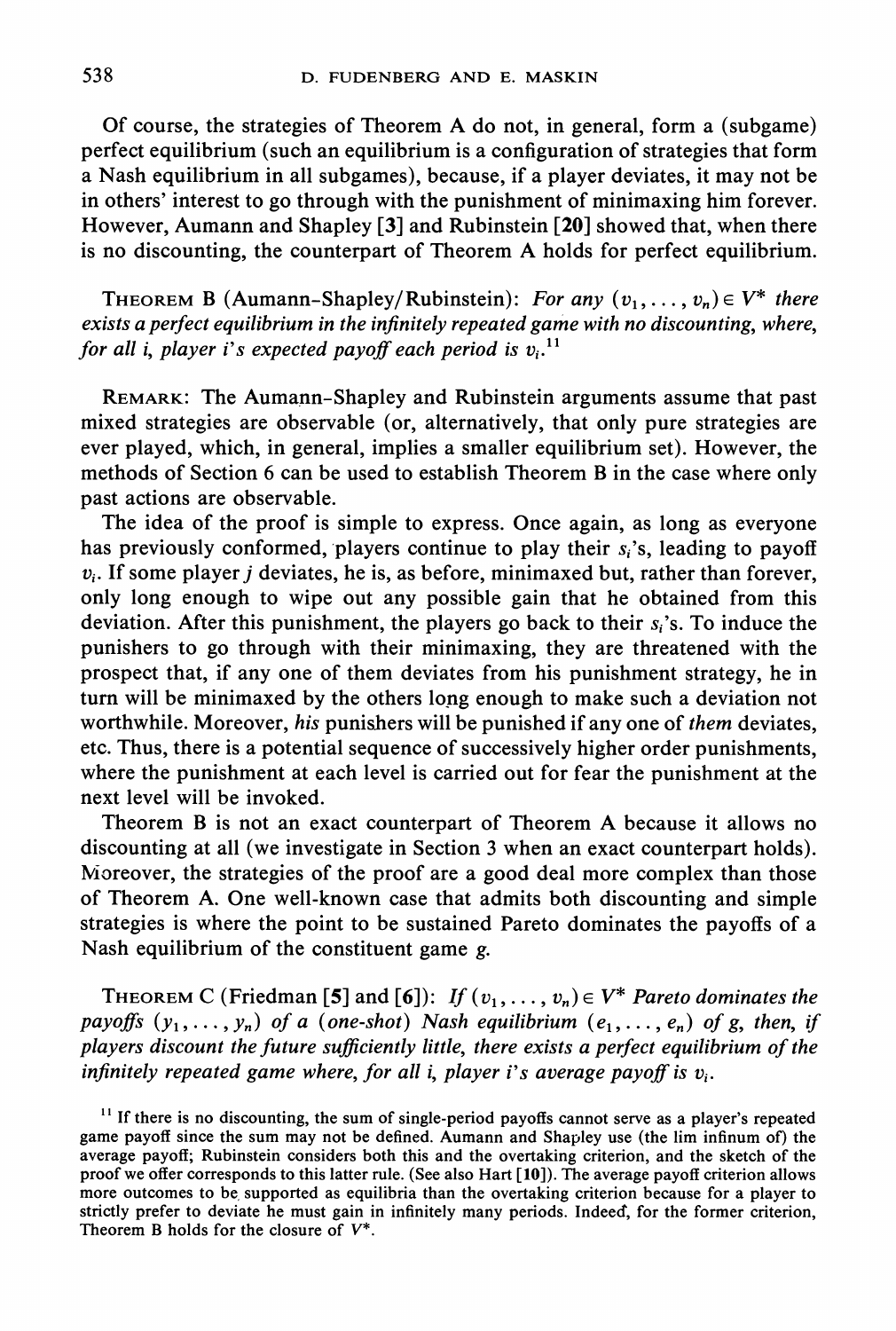PROOF: Suppose that players play actions that sustain  $(v_1, \ldots, v_n)$  until someone deviates, after which they play  $(e_1, \ldots, e_n)$  forever. With sufficiently little discounting, this behavior constitutes a perfect equilibrium. Q.E.D.

Because the punishments used in Theorem C are less severe than those in Theorems **A** and B, its conclusion is correspondingly weaker. For example, Theorem C does not allow us to conclude that a Stackelberg outcome can be supported as an equilibrium in an infinitely-repeated quantity-setting duopoly.

## **3.** THE FOLK THEOREM IN INFINITELY REPEATED GAMES WITH DISCOUNTING

We now turn to the question of whether Theorem **A** holds for perfect rather than Nash equilibrium. Technically speaking, we are investigating the lower hemicontinuity<sup>12</sup> of the perfect equilibrium average payoff correspondence (where the independent variable is the discount factor,  $\delta$ ) at  $\delta = 1$ . We first remind the reader that this correspondence is *upper* hemicontinuous.<sup>13</sup>

THEOREM D: Let  $V(\delta) = \{(v_1, \ldots, v_n) \in V^* | (v_1, \ldots, v_n) \text{ are the average payoffs} \}$ of a perfect equilibrium of the infinitely repeated game where players have discount factor  $\delta$ . The correspondence  $V(\cdot)$  is upper hemicontinuous at any  $\delta$  < 1.

It is easy to give examples where  $V(\cdot)$  fails to be lower hemicontinuous at  $\delta < 1$ .

EXAMPLE 1: Consider the following version of the Prisoner's Dilemma:

|   |                 | נו      |  |  |
|---|-----------------|---------|--|--|
| C | 1, 1            | $-1, 2$ |  |  |
| D | $2_{\rm \star}$ | 0,0     |  |  |

For  $\delta < 1/2$  there are no equilibria of the repeated game other than players' choosing D every period. However at  $\delta = 1/2$  many additional equilibria appear, including playing C each period until someone deviates and thereafter playing D. Thus  $V(\cdot)$  is not lower hemicontinuous at  $\delta = 1/2$ .

### **3A.** Two-Player Games

Our particular concern, however, is the issue of lower hemicontinuity at  $\delta = 1$ . and we begin with two-player games. It turns out that, in this case, the exact analog of Theorem **A** holds for perfect equilibrium. We should point out, however,

<sup>&</sup>lt;sup>12</sup> A correspondence *f*:  $X \rightarrow Y$  is lower hemicontinuous at  $x = \bar{x}$  if for any  $\bar{y} \in f(\bar{x})$  and any sequence  $x^m \rightarrow \bar{x}$  there exists a sequence  $y^m \rightarrow \bar{y}$  such that  $y^m \in f(x^m)$  for all *m*.

<sup>&</sup>lt;sup>13</sup> If Y is compact the correspondence  $f: X \rightarrow Y$  is upper hemicontinuous at  $\bar{x}$  if for any sequence  $x^m \rightarrow \bar{x}$  and any sequence  $y^m \rightarrow \bar{y}$  such that  $y^m \in f(x^m)$  for all m, we have  $\bar{y} \in f(\bar{x})$ .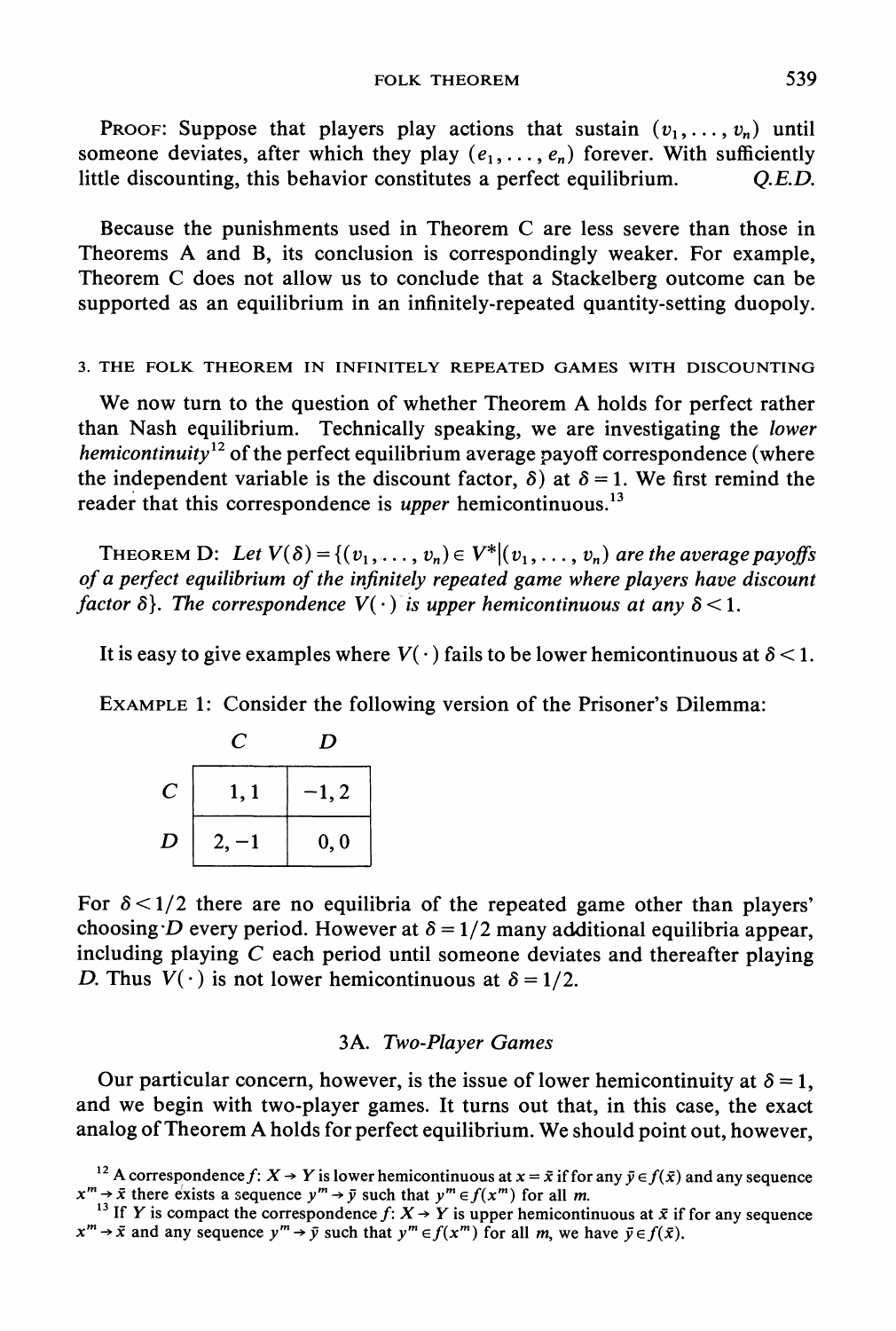that to establish this analog we cannot use the Aumann-Shapley/Rubinstein (AS/R) strategies of Theorem B once there is discounting. To see that, if there is discounting, such strategies may not be able to sustain all individually rational points, consider the following example.

EXAMPLE 2:

$$
C \n\nC\n\n1,1\n\n0,-2\n\n1,0,-2\n\n-1,-1
$$

For this game the minimax point is (0, O), and so a "folk theorem" would require that we be able to sustain, in particular, strategies that choose *(C,*C) a fraction  $(\varepsilon+1)/2$  of the time and  $(D, D)$  the remainder of the time, with  $0 < \varepsilon < 1$  (note that for  $\delta$  near 1, these strategies yield average payoffs of approximately  $(\epsilon, \epsilon)$ , which are individually rational). However such behavior cannot be part of an  $AS/R$  type of equilibrium.<sup>14</sup> Suppose, for example, that one of the players (say, player I) played C in a period where he was supposed to play D. In an  $AS/R$ equilibrium, player II would "punish" I by playing  $D$  sufficiently long to make 1's deviation unprofitable. 1's immediate gain from deviation is 1, and 1's best response to  $D$  is  $C$ , resulting in a payoff 0. Therefore if the punishment lasts for  $t_1$  periods,  $t_1$  must satisfy

$$
\frac{\delta \varepsilon (1-\delta^{t_1})}{1-\delta} > 1 + t_1 \cdot 0 = 1.
$$

That is,

(1) 
$$
t_1 > \frac{\log\left(\frac{\varepsilon\delta - 1 + \delta}{\delta\varepsilon}\right)}{\log \delta}.
$$

Condition (1) can be satisfied as long as

$$
(2) \qquad \delta > \frac{1}{1+\varepsilon}.
$$

**<sup>14</sup>**Although Rubinstein's **[19]** theorem applies to stationary strategies without public correlation (and so does not directly imply that  $(e, e)$  can be enforced without discounting) it does permit a continuum of strategies. Thus we can think of an "enlarged" version of this game, with a continuum of strategies indexed by  $\varepsilon$ ,  $0 < \varepsilon < 1$ , as well as the original strategies C and D. Suppose that if both players play  $\varepsilon$ , they each receive  $\varepsilon$ . If one plays  $\varepsilon$  and the other plays  $\varepsilon'$ , they each get 1/2. If player *2* plays  $\epsilon$  and *1* plays  $C$ , *1* receives  $1 + \epsilon$  and *2* receives 0. If *2* plays  $\epsilon$  and *1* plays *D*, *1* gets  $-1 + \epsilon$ and **2** gets **E.** The payoffs are permuted if the roles are reversed. In this enlarged game, D is still the minimax strategy and  $(0, 0)$  is the minimax point. Hence, the pure strategy pair  $(\varepsilon, \varepsilon)$  is sustainable by *ASIR* punishments without discounting, but, as we show in the text, these punishments fail in the discounting case.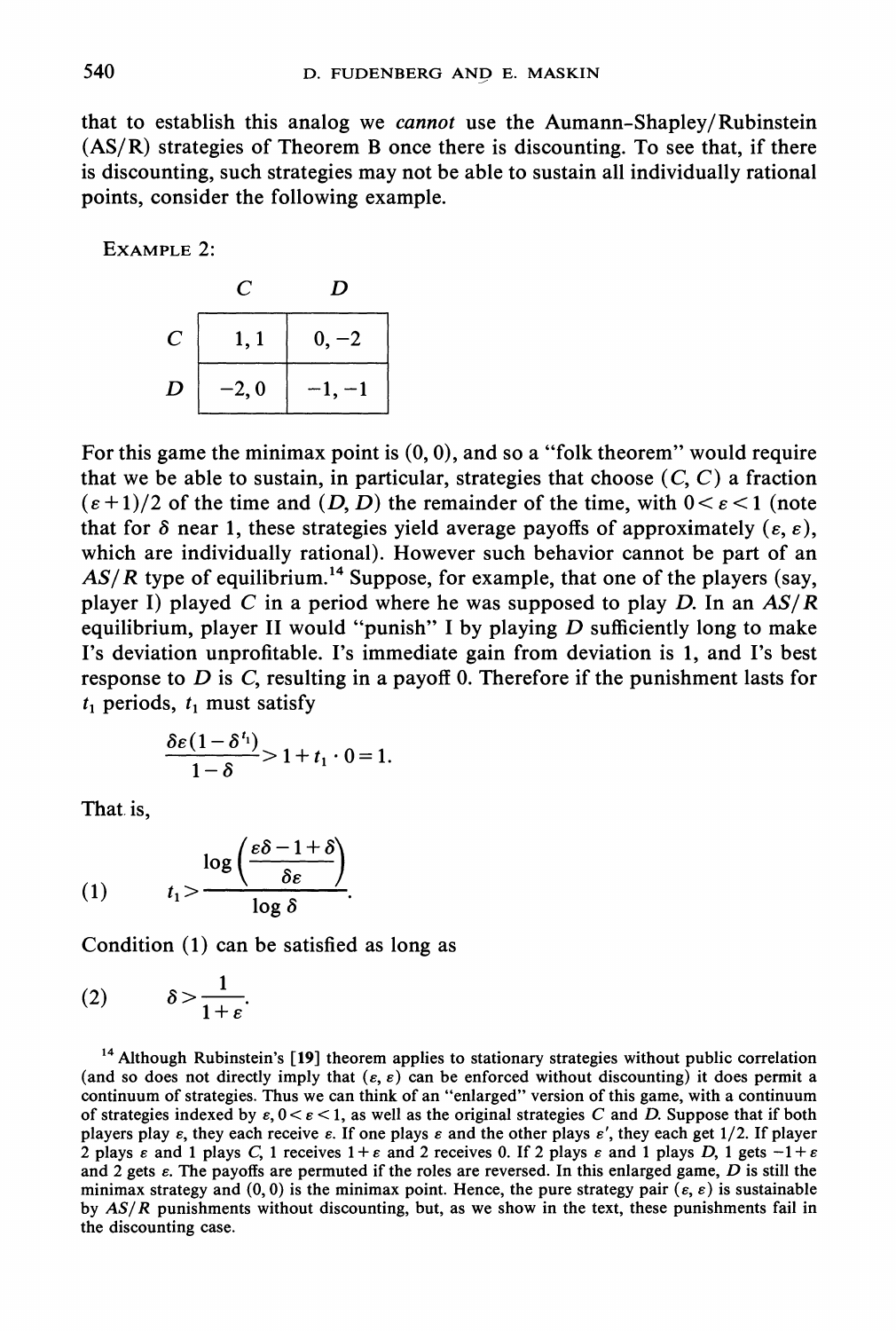But in order to punish player I, II must himself suffer a payoff of  $-2$  for  $t_1$ periods. To induce him to submit to such self-laceration, he must be threatened with a  $t_2$ -period punishment, where

$$
-2\frac{(1-\delta^{t_1})}{1-\delta}+\frac{\delta^{t_1}\varepsilon(1-\delta^{t_2-t_1+1})}{1-\delta}>1.
$$

That is,

(3) 
$$
t_2 > -1 + \log \frac{\delta^{t_1} \varepsilon - 3 + 2\delta^{t_1} + \delta}{\varepsilon} / \log \delta.
$$

Such a  $t_2$  exists as long as

$$
\delta^{t_1}\varepsilon-3+2\delta^{t_1}+\delta>0,
$$

which requires that

$$
(4) \qquad \delta > \left(\frac{2}{2+\epsilon}\right)^{1/t_1}.
$$

But (4) is a more stringent requirement than (2), since

$$
(2/(2+\varepsilon))^{1/t_1} > \frac{1}{1+\varepsilon}.
$$

Continuing iteratively, we find that, for successively higher order punishments,  $\delta$  is bounded below by a sequence of numbers converging to 1. Since  $\delta$  is itself strictly less than 1, however, this is an impossibility, and so an *AS/* R equilibrium is impossible.

The problem is that in this example the punisher is hurt more severely by his punishment than is his victim. He must therefore be threatened with an even stronger punishment. Without discounting, this can be arranged by (roughly) taking the  $t_i$ 's to be a geometric series, as in Rubinstein  $[20]$ . With discounting, however, arbitrarily long punishments are not arbitrarily severe, because far-off punishments are relatively unimportant.

These punishment strategies are not "simple" in the sense of Abreu **[I]** because they are not independent of history, i.e., they depend on the previous sequence of deviations. Abreu's work shows that there is no loss in restricting attention to simple punishments when players discount the future. Indeed, we make use of simple punishments in the proof of the following result, which shows that we can do without arbitrarily severe punishments in the two-player case.

THEOREM 1: For any  $(v_1, v_2) \in V^*$  there exists  $\delta \in (0,1)$  such that, for all  $\delta \in (\underline{\delta}, 1)$ , there exists a subgame perfect equilibrium of the infinitely repeated game in which player i's average payoff is  $v_i$  when players have discount factor  $\delta$ .

PROOF: Let  $M_1$  be player one's minimax strategy against two, and  $M_2$  a minimax strategy against one. Take  $\bar{v}_i = \max_{a_1, a_2} g_i(a_1, a_2)$ . For  $(v_1, v_2) \in V^*$ choose  $\nu$  and  $\delta$  such that for  $i = 1, 2,$ 

$$
(5) \t v_i > \bar{v}_i(1-\underline{\delta}) + \underline{\delta}v_i^{**},
$$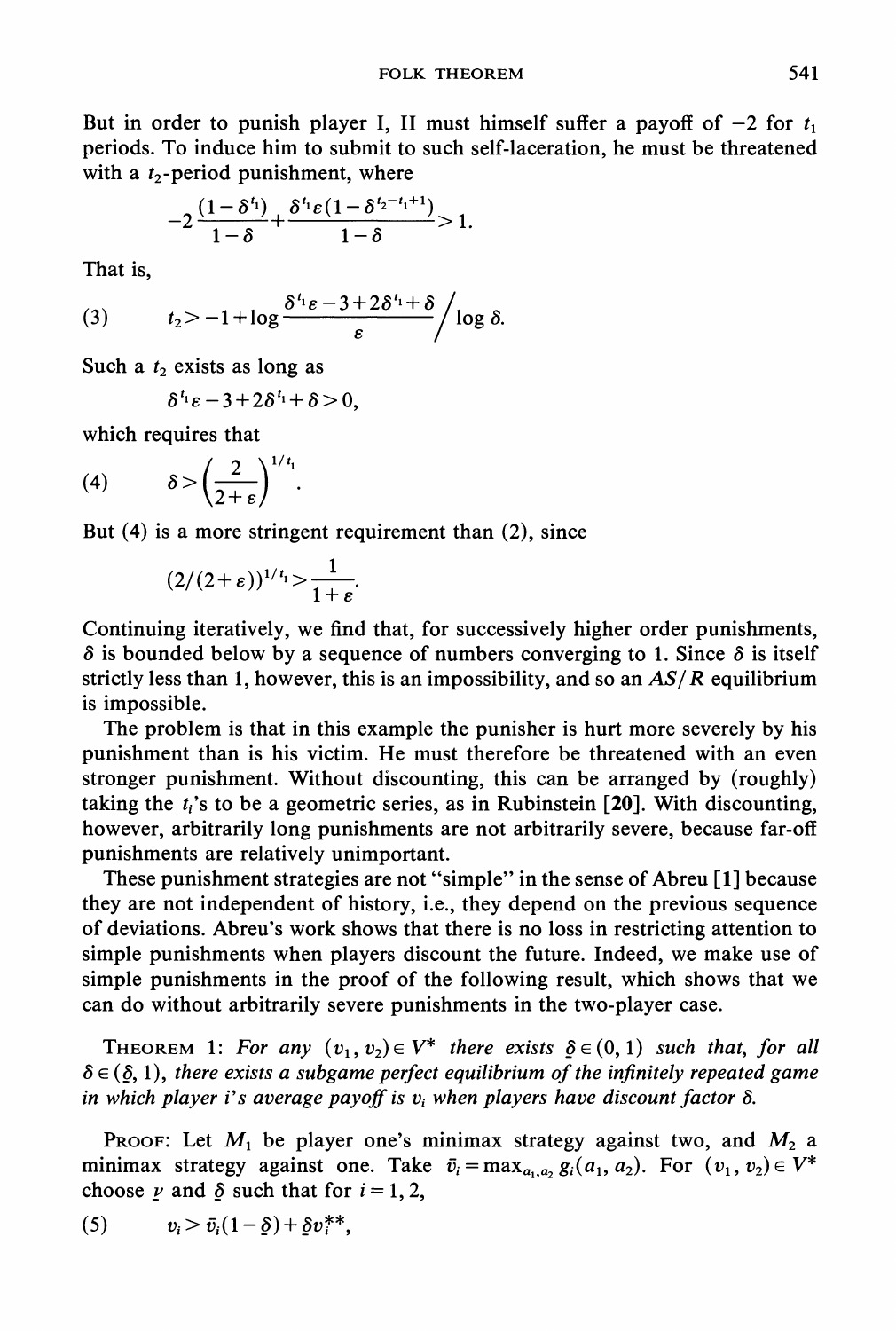where

(6) 
$$
v_i^{**} = (1 - \delta^{\nu})g_i(M_1, M_2) + \delta^{\nu}v_i,
$$

with

 $(v^{**}>0.$ 

To see that  $\nu$  and  $\delta$  exist, choose  $\delta$  close enough to 1 so that

$$
(5a) \t v_i > \bar{v}_i(1-\underline{\delta})
$$

and (7) holds when  $\nu = 1$ . If with  $\nu = 1$ , (5) is violated, consider raising  $\nu$ . From (5a), (5) will eventually be satisfied. Since, for  $\delta$  close to 1, (6) declines almost continuously as  $\nu$  increases, by taking  $\delta$  near enough to one we can ensure that (7) will be satisfied for the first  $\nu$  for which (5) holds.

Condition (5) guarantees that player *i* prefers receiving  $v_i$  forever to receiving his maximum possible payoff  $(\bar{v}_i)$  once, then receiving  $g_i(M_1, M_2)$  for  $\nu$  periods, and receiving  $v_i$  thereafter. Condition (7) ensures that being punished for deviating is still better than receiving the reservation value, zero, forever. Clearly, for any  $\delta > \delta$  there is a corresponding  $\nu(\delta)$  such that (5) and (7) hold for  $(\delta, \nu(\delta))$ .

Let  $(s_1, s_2)$  be correlated one-shot strategies corresponding to  $(v_1, v_2)$ :  $g_i(s_1, s_2) = v_i$ . Consider the following repeated game strategies for player *i*:

(A) Play  $s_i$  each period as long as  $(s_1, s_2)$  was played last period.

After any deviation from (A):

(B) Play  $M_i\nu(\delta)$  times and then start again with (A). If there are any deviations while in phase (B), then begin phase (B) again.

These strategies form a subgame-perfect equilibrium. Condition (5) guarantees that deviation is not profitable in phase (A). In phase (B), player i receives an average payoff of at least  $v_i^{**}$  by not deviating. If he deviates, he can obtain at most 0 the first period (because his opponent, *j*, is playing  $M_i$ ), and thereafter can average at most  $v_i^{**}$ . Hence deviation is not profitable in  $\mathbf{p}$ hase (B).  $Q.E.D.$ 

The statement of Theorem 1 assumes that correlated strategies are available. To see how the theorem must be modified if they are not, see the remark following Theorem A.

The strategies in the proof of Theorem 1 are easily summarized. After a deviation by either player, each player minimaxes the other for a certain number of periods, after which they return to the original path. If a further deviation occurs during the punishment phase, the phase is begun again.

Notice that in the proof of Theorem 1 the only place where we invoked our assumption that past mixed strategies can be observed was in supposing that deviations from the minimax strategies,  $M_1$  and  $M_2$ , can be detected. This assumption is dropped in Section 6.

### 3B. Three or More Players

The method we used to establish Theorem  $1$ —"mutual minimaxing"—does not extend to three or more players. This is because with, say, three players there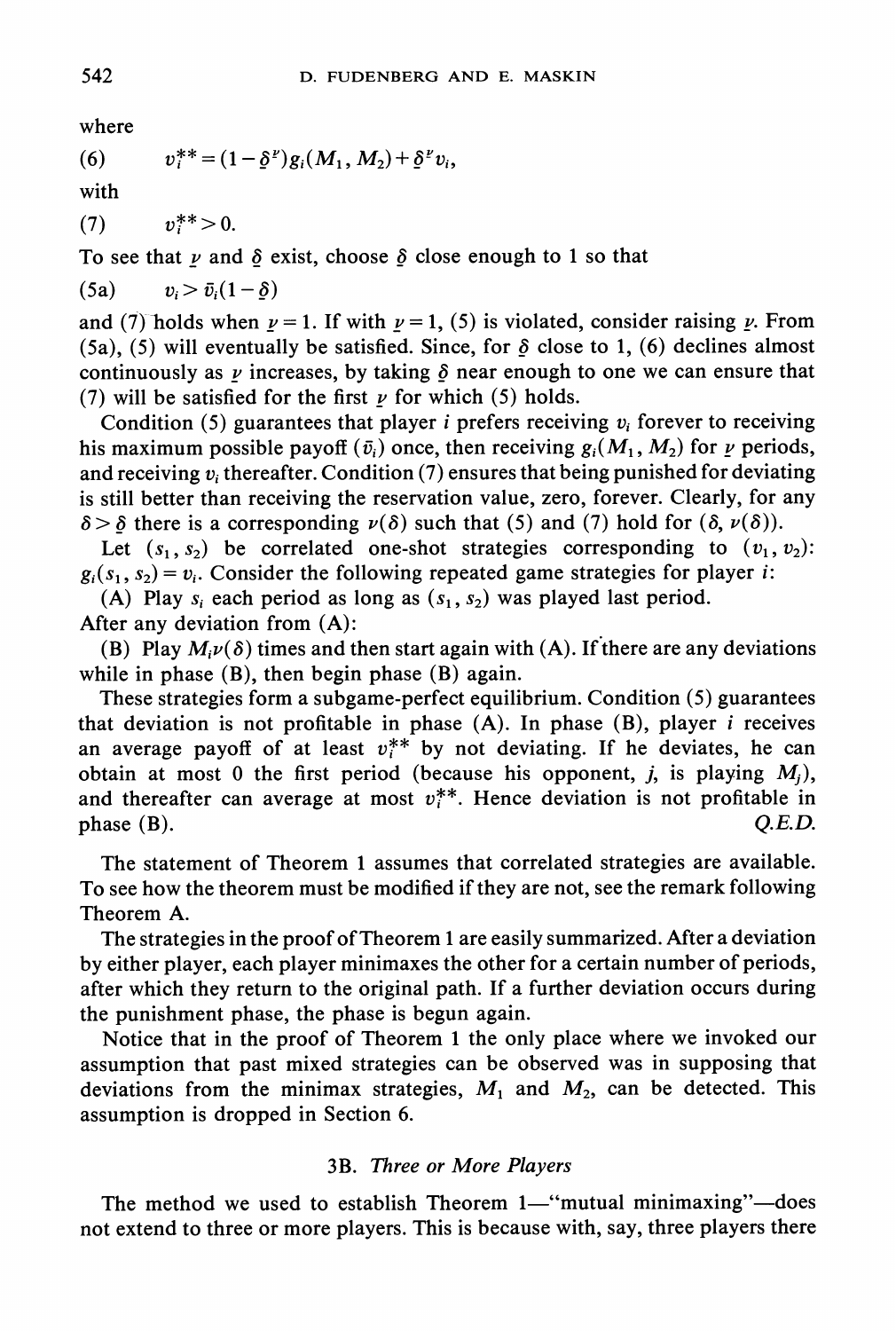may exist no triple of alternatives  $(M_1, M_2, M_3)$  such that  $M_2$  and  $M_3$  minimax player one,  $M_1$  and  $M_3$  minimax two, and  $M_1$  and  $M_2$  minimax three; that is, the "mutual minimax" property may fail. However, the situation is even worse: not only does the method of proving Theorem 1 fail to extend, but the result itself does not generalize. To see this, consider the following example.

EXAMPLE 3:

| 1, 1, 1 | 0, 0, 0 | 0, 0, 0 | 0, 0, 0 |
|---------|---------|---------|---------|
| 0, 0, 0 | 0, 0, 0 | 0, 0, 0 | 1, 1, 1 |

In this game, player one chooses rows, player two chooses columns, and three, matrices. Note that whatever one player gets, the others get too.

CLAIM: For any  $\delta < 1$  there does *not* exist a perfect equilibrium of the supergame in which the average payoff  $\varepsilon$  is less than 1/4 (the one-shot mixed strategy equilibrium payoff).

**PROOF:** For fixed  $\delta < 1$ , let  $\alpha = \inf \{ \epsilon | \epsilon \text{ such that } \epsilon \leq \epsilon \}$  as an average payoff of a player in a perfect equilibrium). We must show that  $\alpha \geq 1/4$ . Let

> $\beta = \min_{\sigma_1^*, \sigma_2^*, \sigma_3^*} \max_{\sigma_1, \sigma_2, \sigma_3} \{g_1(\sigma_1, \sigma_2^*, \sigma_3^*), g_2(\sigma_1^*, \sigma_2, \sigma_3^*),$  $g_3(\sigma_1^*, \sigma_2^*, \sigma_3).$

That is,  $\beta$  is the minimum that the most fortunate defector can obtain in an optimal (one-shot) deviation from an arbitrary configuration of strategies. We claim that  $\beta \geq 1/4$ . Hence, the mutual minimax property does not hold.

To see this, let  $a_i$  be the probability that player i plays the "first" pure strategy, i.e., the first column, row, or matrix as appropriate. For some player i it must be the case that, for  $j \neq i \neq k$ , either  $a_i \geq 1/2$  and  $a_k \geq 1/2$  or  $a_j \leq 1/2$  and  $a_k \leq 1/2$ . But since player *i* can obtain any convex combination of  $a_i a_k$  and  $(1 - a_i)(1 - a_k)$ as a payoff, he can get a payoff of at least  $1/4$ .

Thus in any equilibrium, the payoff to deviating for some player is at least  $1/4+\delta\alpha/(1-\delta)$ . Let  $\{\varepsilon_m\}$  be a sequence of possible average payoffs in perfect equilibria, where  $\varepsilon_m \to \alpha$ . For all m we have  $1/4 + \delta \alpha/(1 - \delta) \le \varepsilon_m/(1 - \delta)$ . Hence,  $1/4 + \delta \alpha/(1 - \delta) \le \alpha/(1 - \delta)$ , and so  $\alpha \ge 1/4$ . O.E.D.  $1/4+\delta\alpha/(1-\delta) \le \frac{\alpha}{(1-\delta)}$ , and so  $\alpha \ge 1/4$ .

The game of Example 3 is degenerate in the sense that  $V^*$ , the individually rational set, is one-dimensional. This degeneracy is responsible for the discontinuity in  $V(\delta)$  as the next result demonstrates.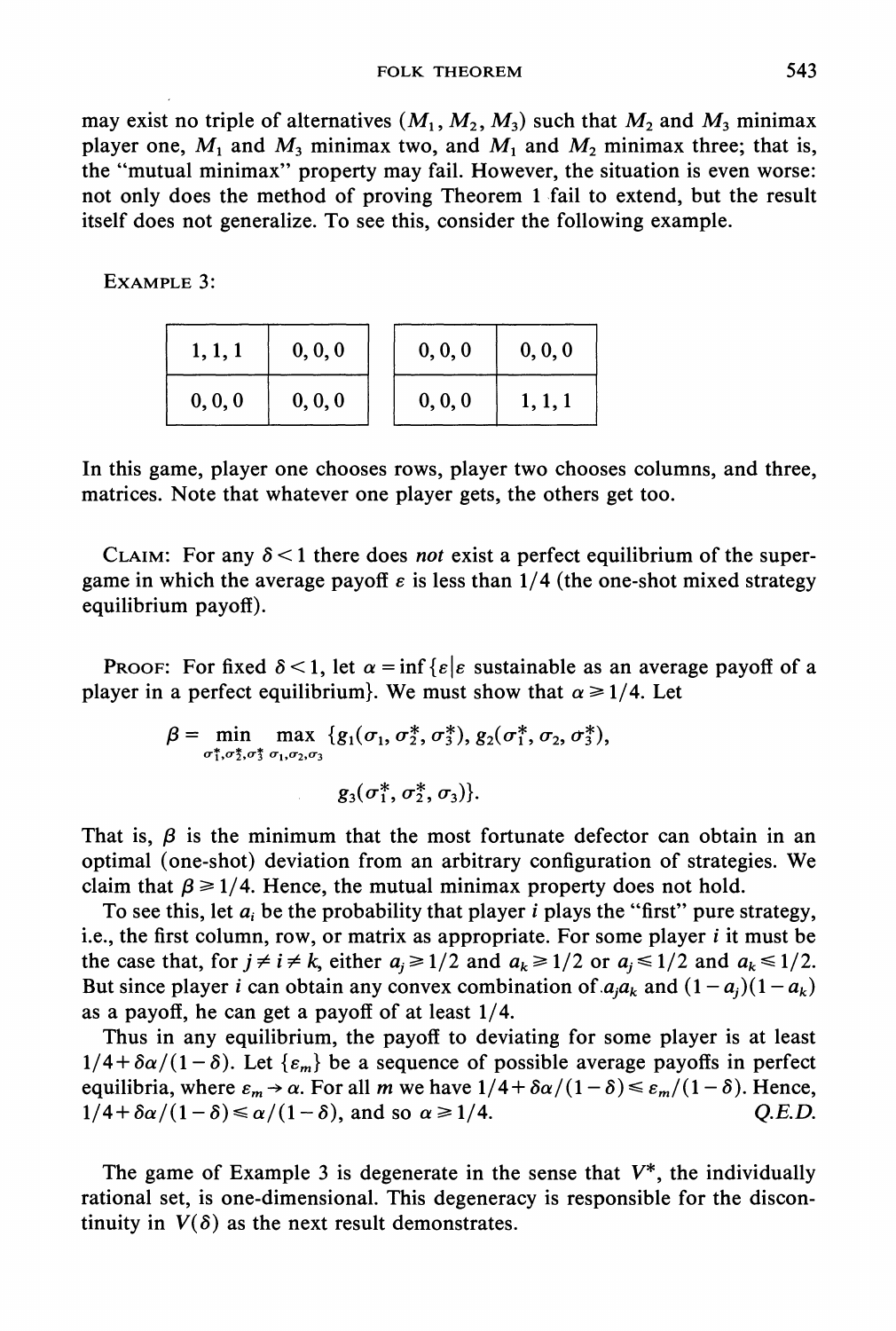THEOREM 2: Assume that the dimensionality of  $V^*$  equals n, the number of players, i.e., that the interior of  $V$  (relative to n-dimensional space) is nonempty. Then, for any  $(v_1, \ldots, v_n)$  in  $V^*$ , there exists  $\delta \in (0,1)$  such that for all  $\delta \in (\delta,1)$ there exists a subgame-perfect equilibrium of the infinitely repeated game with discount factor  $\delta$  in which player i's average payoff is  $v_i$ .

The idea behind the proof of Theorem 2 is simple. If a player deviates, he is minimaxed by the other players long enough to wipe out any gain from his deviation. To induce the other players to go through with minimaxing him, they are ultimately given a "reward" in the form of an additional " $\varepsilon$ " in their average payoff. The possibility of providing such a reward relies on the full dimensionality of the payoff set.

PROOF: Choose  $s = (s_1, \ldots, s_n)$  so that  $g(s_1, \ldots, s_n) = (v_1, \ldots, v_n)$  (again we allow correlated strategies). Also choose  $(v'_1, \ldots, v'_n)$  in the interior of  $V^*$  such that  $v_i > v'_i$  for all i. Since  $(v'_1, \ldots, v'_n)$  is in the interior of  $V^*$  and  $V^*$  has full dimension, there exists  $\varepsilon > 0$  so that, for each j,

$$
(v'_1+\varepsilon,\ldots,v'_{j-1}+\varepsilon,v'_j,v'_{j+1}+\varepsilon,\ldots,v'_n+\varepsilon)
$$

is in  $V^*$ . Let  $T^j = (T_1^j, \ldots, T_n^j)$  be a joint strategy that realizes these payoffs. Let  $M^{j} = (M_{1}^{j}, \ldots, M_{n}^{j})$  be an *n*-tuple of strategies such that the strategies for players other than *j* together minimize player *j*'s maximum payoff, and such that  $g_i(M^j)$  = 0. Let  $w_i^j = g_i(M^j)$  be player i's per-period payoff when minimaxing player j. For each *i* choose an integer  $\nu_i$  such that

$$
(8) \qquad \frac{\bar{v}_i}{v'_i} < 1 + \nu_i,
$$

where, as before,  $\bar{v}_i$  is player *i*'s greatest one-shot payoff.

Consider the following repeated game strategy for player i:

(A) play  $s_i$  each period as long as s was played last period. If player j deviates from  $(A)$ , <sup>15</sup> then:

(B) play  $M_i^j$  for  $\nu_i$  periods, and then:

(C) play  $T_i^j$  thereafter.

If player k deviates in phase (B) or (C), then begin phase (B) again with  $j = k^{16}$ 

If player *i* deviates in phase (A) and then conforms, he receives at most  $\bar{v}_i$  the period he deviates, zero for  $\nu_i$  periods, and  $\nu'_i$  each period thereafter. His total payoff, therefore, is no greater than

$$
(9) \t\t \bar{v}_i + \frac{\delta^{\nu_i+1}}{1-\delta} v'_i.
$$

<sup>15</sup> If several players deviate from (A) simultaneously, then we can just as well suppose that everyone ignores the deviation and continues to play **s.** 

<sup>16</sup> As in footnote 15, we can suppose that simultaneous deviation by several players is ignored.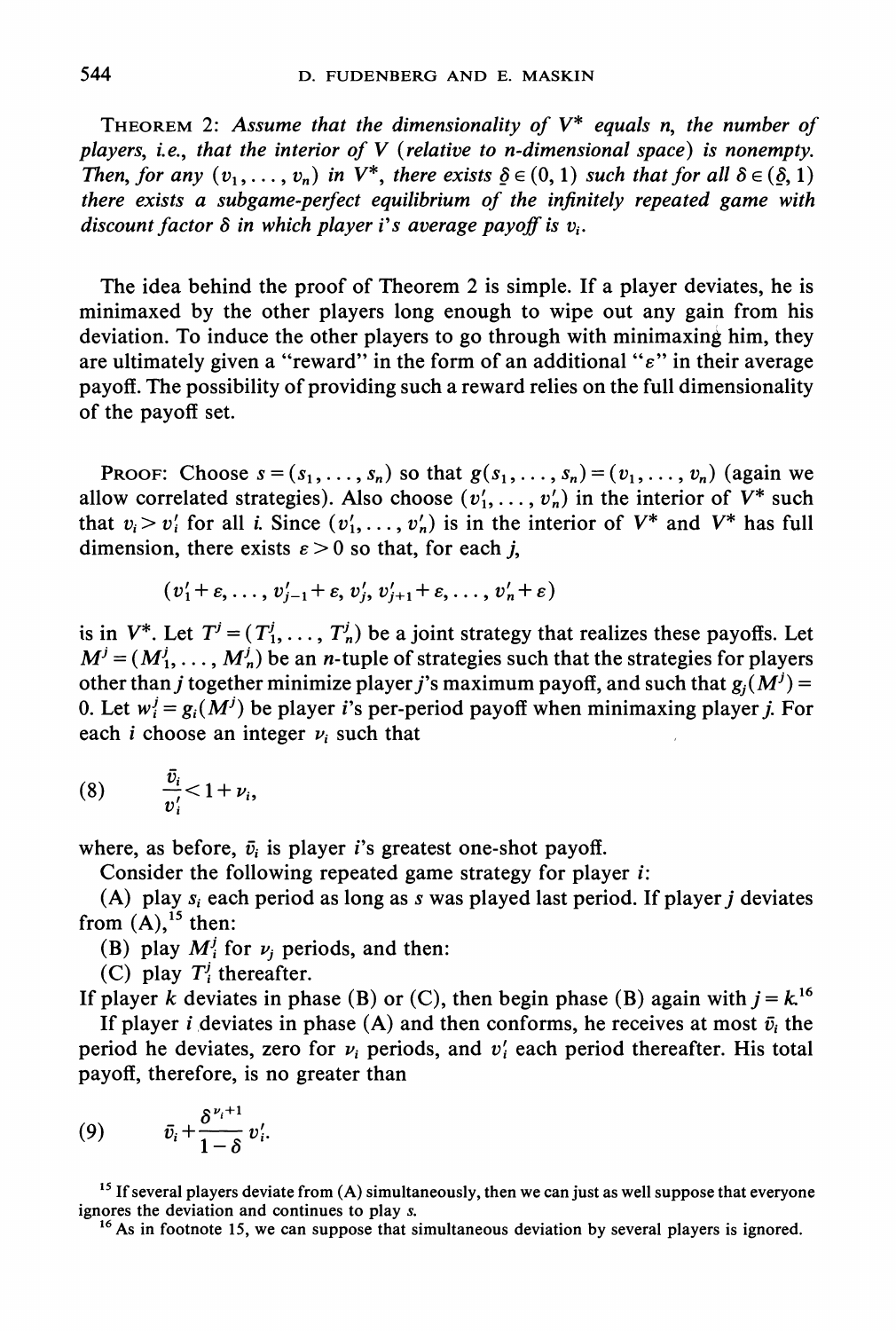If he conforms throughout, he obtains  $v_i/(1-\delta)$ , so that the gain to deviating is less than

$$
(10) \qquad \bar{v}_i - \frac{1 - \delta^{(\nu_i + 1)}}{1 - \delta} v'_i.
$$

Because  $(1 - \delta^{\nu_i+1})/(1 - \delta)$  converges to  $\nu_i + 1$  as  $\delta$  tends to 1, condition (8) ensures that (10) is negative for all  $\delta$  larger than some  $\delta$  < 1. If player *i* deviates in phase (B) when *he* is being punished, he obtains at most zero the period in which he deviates, and then only lengthens his punishment, postponing the positive payoff  $v_i'$ . If player *i* deviates in phase (B) when player *j* is being punished, and then conforms, he receives at most

$$
\bar{v}_i+\frac{\delta^{\nu_i+1}}{(1-\delta)}v_i',
$$

which is less than  $\bar{v}_i + v_i'/(1 - \delta)$ . If, however, he does not deviate, he receives at least

$$
w_i^j\frac{(1-\delta^\nu)}{1-\delta}+\frac{\delta^{\nu+1}}{1-\delta}(v_i'+\varepsilon),
$$

for some  $\nu$  between 1 and  $\nu_i$ . Thus the gain to deviating is at most

$$
(11) \qquad \bar{v}_i + \frac{(1-\delta^{\nu+1})}{1-\delta} \left(v_i' - w_i'\right) - \frac{\delta^{\nu+1}}{1-\delta} \varepsilon - \delta^{\nu} w_i'.
$$

As  $\delta \rightarrow 1$ , the second term in (11) remains finite because  $(1 - \delta^{\nu+1})/(1 - \delta)$ converges to  $\nu + 1$ . But, because  $\delta^{\nu}$  converges to 1, the third converges to negative infinity. Thus there exists  $\delta_i$  < 1 such that for all  $\delta > \delta_i$ , player *i* will not deviate in phase (B) if the discount factor is  $\delta$ .

Finally, the argument for why players do not deviate in phase *(C)*is practically the same as that for phase  $(A)$ .  $Q.E.D.$ 

#### **4. INCOMPLETE INFORMATION WITH NASH THREATS**

Suppose that a game is repeated finitely many times,  $\nu$ , that players maximize the (expected) sum of their one-shot payoffs, and that players can observe all past one-shot strategies (including mixed strategies). This repeated game can be embedded in a v-period sequential game of incomplete information. Suppose that players' payoffs and, perhaps, even their action spaces  $A_i$ , depend on their types (although we shall not explicitly consider this latter type of incomplete information). With probability, say,  $1 - \varepsilon$ , a given player *i* is described by  $g_i$ . We call a player of this type "sane" or "rational." However with probability  $\varepsilon$  his payoffs and action spaces may be different and might even be period-dependent. Such a player we call "crazy." The motivation for suggesting this possibility is that often one cannot be sure what kind of player one is up against. One might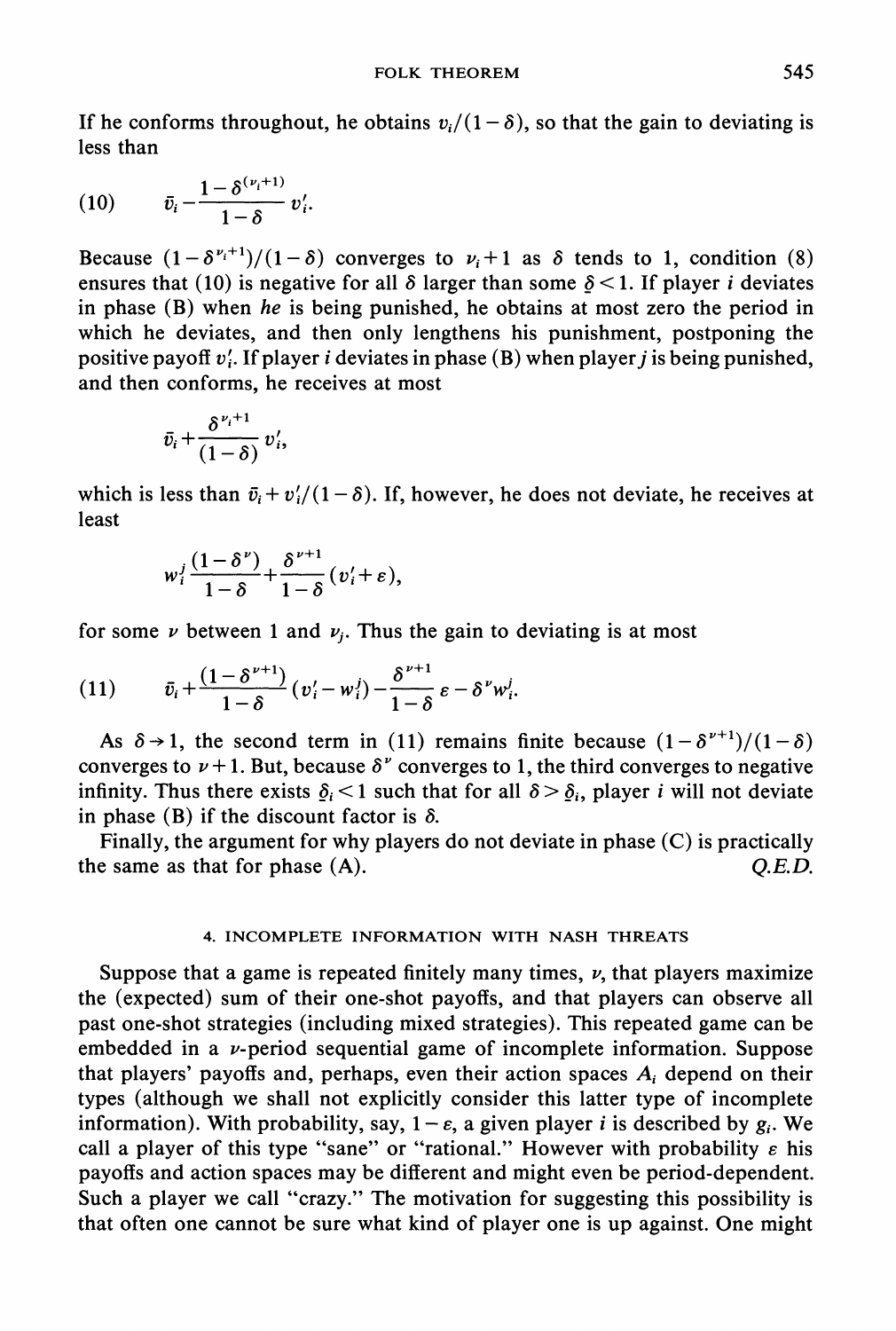be *almost* sure, but even if  $\varepsilon$  is nearly zero, one may nevertheless wish to take into account other possibilities. Indeed, as the following result shows any vector of payoffs Pareto dominating a Nash equilibrium of the constituent game, g, can arise approximately<sup>17</sup> as the average payoffs of a perfect equilibrium of a game of incomplete information<sup>18</sup> that, with high probability is just a finitely repeated version of g. The result, therefore, is the counterpart for finitely repeated games of incomplete information of Friedman's Theorem C above.

THEOREM 3: Let  $(e_1, \ldots, e_n)$  be a Nash equilibrium of the game, g, and let  $(y_1, \ldots, y_n) = g(e_1, \ldots, e_n)$ . For any  $\varepsilon > 0$  and any  $(v_1, \ldots, v_n) \in V^*$  such that  $v_i > v_j$  for all i, there exists  $\nu$  such that for any  $\nu > \nu$  there exists a  $\nu$ -period sequential game where, with probability  $1 - \varepsilon$ , player *i* is described in each period by  $g_i$  and in which there exists a sequential equilibrium where player  $i$ 's average payoff is within  $\varepsilon$  of  $v_i$ .

REMARK: Notice that the theorem asserts the existence of a game as well as of an equilibrium. This enables us to choose the form of the incomplete information.

PROOF: As above, let  $\bar{v}_i = \max_{a_1,\dots,a_n} g_i(a_1,\dots,a_n)$ . Also define  $p_i =$  $\min_{a_1,...,a_n} g_i(a_1,..., a_n)$ . Choose  $s = (s_1,...,s_n)$  so that  $g(s_1,..., s_n) =$  $(v_1,\ldots,v_n).$ 

We will consider a sequential game where each player  $i$  can be of two types: "sane," in which case his payoffs are described by  $g_i$ , and "crazy," in which case he plays  $s_i$  each period as long as s has always been played previously and otherwise plays  $e_i$ . Players initially attach probability  $\varepsilon$  to player *i*'s being crazy and probability  $1 - \varepsilon$  to *i*'s being sane. We shall see that early enough in the game, both types of player *i* play  $s_i$  if there have been no deviations from s. Hence, a deviation from  $s_i$  constitutes an "impossible" event, one for which we cannot apply Bayes' rule, and so we must specify players' beliefs about  $i$  in such an event. We shall suppose that then all players attach probability one to player i's being sane.

Now starting at any point of this sequential game where there has already been a deviation from s, it is clear that one sequential equilibrium of the continuation game consists of all players playing Nash strategies (the  $e_i$ 's) until the end of the game. We shall always select this equilibrium.

 $17$  The qualification "approximately" is necessary because the game is repeated only finitely more times.

<sup>&</sup>lt;sup>18</sup> Because the game is one of incomplete information, we must use some sort of Bayesian perfect equilibrium concept. We shall adopt the sequential equilibrium of Kreps and Wilson **[IS].**According to this concept a player has probabilistic beliefs about other players' types that are updated in Bayesian fashion according to what other players do. An equilibrium is a configuration of strategies as functions of players' types such that, at every point of the game, each player's strategy is optimal for him, given others strategies and his beliefs about their types (actually the concept is a bit more refined than this, but, given the simple structure of our games, this description will do).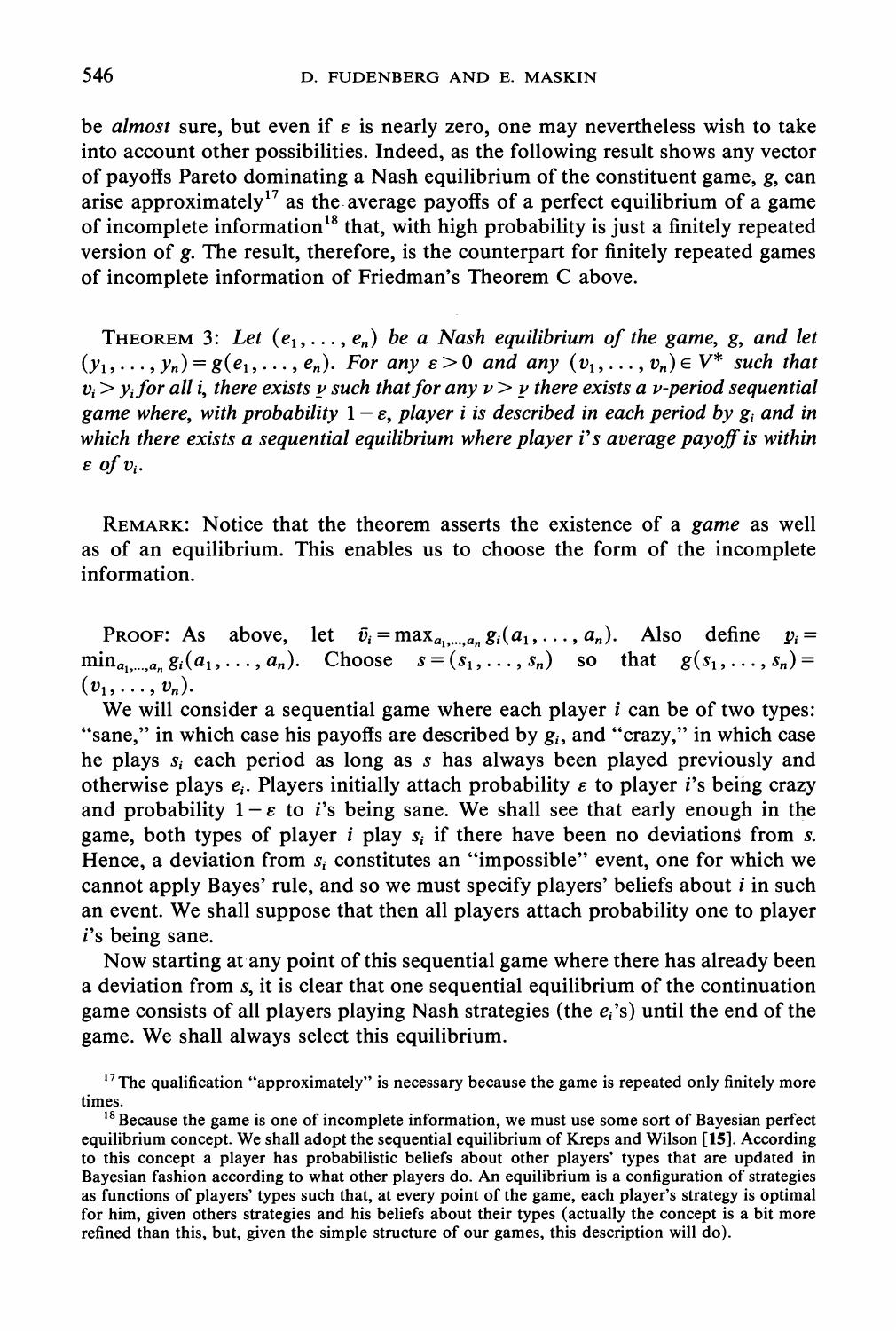Choose  $\nu$  so that

$$
(12) \qquad \nu > \max_{i} \left[ \frac{\bar{v}_i - (1 - \varepsilon^{n-1}) \, v_i}{\varepsilon^{n-1} (v_i - y_i)} \right]
$$

We will show that in a period with  $\nu$  periods remaining in the game, where  $\nu \geq \nu$ , a sane player of type i will play s<sub>i</sub> if there have been no deviations from s to that point. If that period he plays something other than  $s_i$ , his maximum payoff is  $\bar{v}_i$ . Subsequently his payoff is  $v_i$  every period, since, starting from any point after a deviation from s, we always select the "Nash" sequential equilibrium. Thus, if he deviates from  $s_i$  with  $\nu$  periods remaining, an upper bound to *i*'s payoff for the rest of the game is

$$
(13) \qquad \bar{v}_i + (\nu - 1) y_i.
$$

Suppose, on the other hand, he uses the sequential strategy of playing  $s_i$  each period until someone deviates from  $s$  and thereafter playing  $e_i$ . In that case, his payoff is  $v_i$  each period for the rest of the game if the other players are all crazy. If at least one of the other players is not crazy, the worst that could happen to i is that his payoff is  $v_i$  in the first period and  $y_i$  in each subsequent period. Now, assuming that there have been no previous deviations from s, the probability that all the others are crazy is  $\varepsilon^{n-1}$ . Hence, a lower bound to *i*'s payoff if he uses this sequential strategy is

(14) 
$$
\varepsilon^{n-1} \nu v_i + (1 - \varepsilon^{n-1}) (\nu_i + (\nu - 1) y_i).
$$

From (12), (14) is bigger than (13). Hence all players *i* will play  $s_i$  in any period at least  $\nu$  periods from the end. Thus, for any  $\varepsilon > 0$ , we can choose  $\nu$  big enough so that player i's average payoff of the  $\nu$ -period sequential game is within  $\varepsilon$  of  $v_i$ .  $Q.E.D.$ 

## 5. THE FOLK THEOREM IN FINITELY REPEATED GAMES OF INCOMPLETE INFORMATION

In this section we strengthen the result of Section 4 by showing roughly that any individually rational point can be sustained (approximately) as the average equilibrium payoffs of a finitely repeated game if the number of repetitions is large enough. This assertion is not quite true for the same reason that the perfect equilibrium counterpart to Theorem **A** does not hold for three or more players: a discontinuity in  $V(\delta)$  can occur if the payoff set is degenerate. For this reason we confine attention to two-player games.<sup>19</sup>

THEOREM 4: For any  $(v_1, v_2) \in V^*$  and any  $\varepsilon > 0$  there exists y such that for any  $v > v$  there exists a v-period sequential game such that, with probability  $1-\epsilon$ ,

<sup>&</sup>lt;sup>19</sup> If we posited full dimension we could also establish the result for three or more players; i.e., we could establish the analog of Theorem **3.**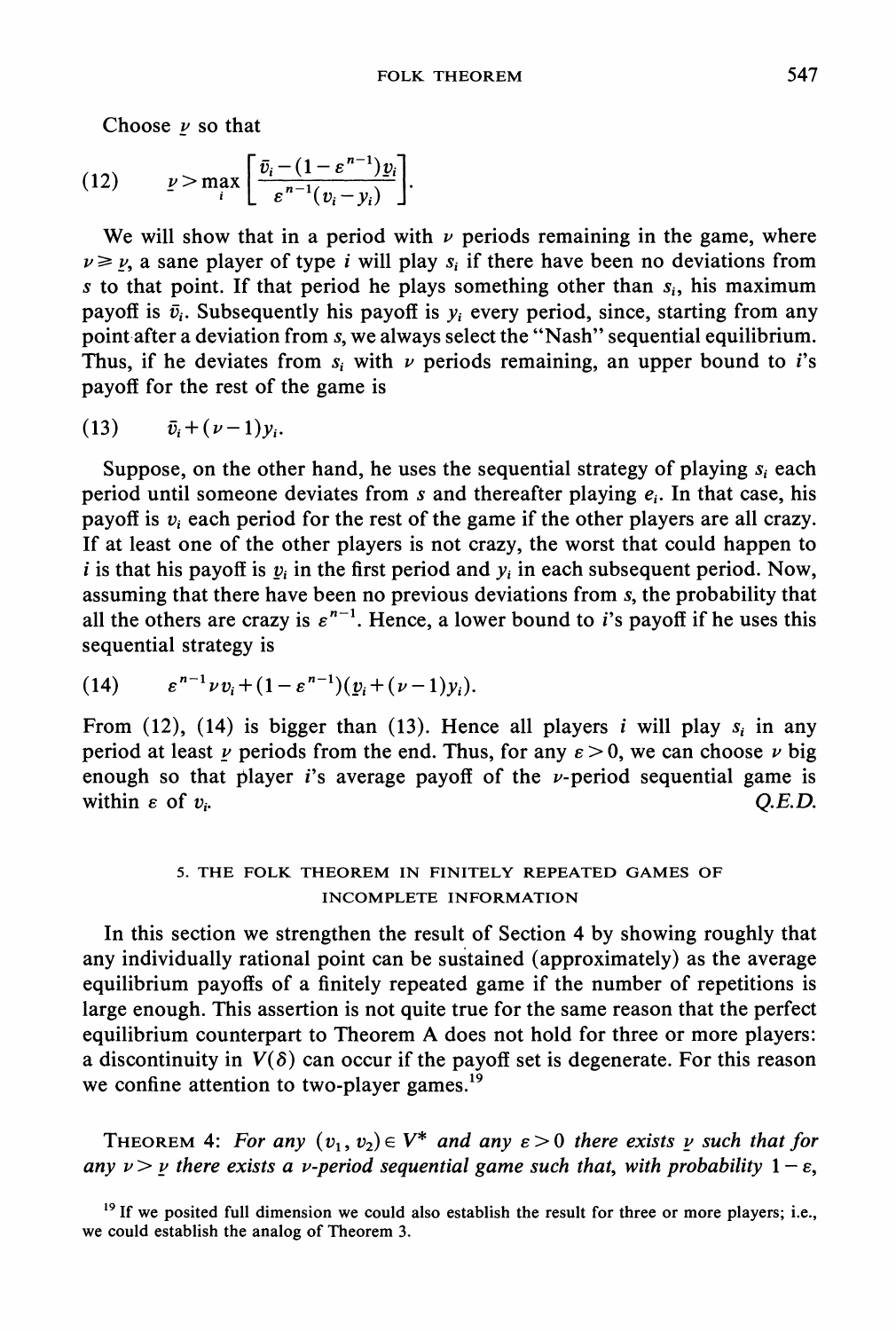player i is described in each period by  $g_i$  and there exists a sequential equilibrium where player i's average payoff is within  $\varepsilon$  of  $v_i$ .

The proof we provide in this section assumes the existence of a one-shot Nash equilibrium that yields both players strictly more than their minimax values. We have established the theorem in general using a similar but more complex argument that is presented in our 1985 working paper.

Briefly, the proof goes as follows: we know that with an infinite horizon our "mutual minimax" strategies of Theorem 1 will enforce any individually rational outcome. The problem with a finite horizon is to avoid the familiar "backwards unraveling" of these strategies from the end. To do so, we introduce the probability  $\epsilon$  that a player is "crazy" and will punish his opponent for deviations that would otherwise be too near the end to be deterred by credible (i.e., sequentially rational) threats. More specifically, we partition the game into three "phases." In the first phase, Phase I, players follow the strategies of Theorem 1. That is, they play strategies enforcing the desired outcome unless someone deviates, which triggers mutual minimaxing for  $\beta$  periods, followed by a return to the original path. Deviations during the punishment period restart the mutual punishment. Phase I1 is a transitional phase. Punishments begun in Phase I are continued, if necessary, in Phase 11, but deviations in Phase I1 are ignored until Phase 111. In Phase 111, a crazy type plays a Nash equilibrium strategy unless his opponent deviated in Phase II, in which case he plays his minimax strategy. Phase III is an "endgame" in which the crazy types create punishments that do not unravel, and Phase I1 simply connects this endgame to the strategies of Phase I. The proof shows that by making the last two phases long enough we indeed have an equilibrium, and, moreover, that the required lengths are independent of the total length of the game. Thus if the game lasts long enough, Phase I constitutes most of the game, and our result follows.<sup>20</sup>

PROOF: Let  $x_i = g_i(M_1, M_2)$ . Clearly  $x_i \le 0$ . Let  $(y_1, y_2)$  be the expected payoffs to a Nash equilibrium ( $e_1, e_2$ ) of the one-shot game g, and assume  $y_1$  and  $y_2$  are strictly positive.

As before, we suppose that players can use correlated mixed strategies. Let  $(s_1, s_2)$  be correlated strategies yielding payoffs  $(v_1, v_2)$ . Let  $\beta$  be an integer such that

(15) 
$$
\beta \geq \max_i (\bar{v}_i/v_i),
$$

and, as before, let  $v_i = \min_{a_i, a_j} g_i(a_1, a_2)$ . For given  $\varepsilon > 0$ , choose an integer  $\alpha_i$ so that

 $\beta \bar{v}_i + \alpha_i (1 - \varepsilon) y_i < \alpha_i y_i + \nu_i + \beta x_i$  $(16)$ 

and take  $\alpha = \max_i \alpha_i$ .

*20* **We thank a referee for suggesting this simplified form of our earlier proof.**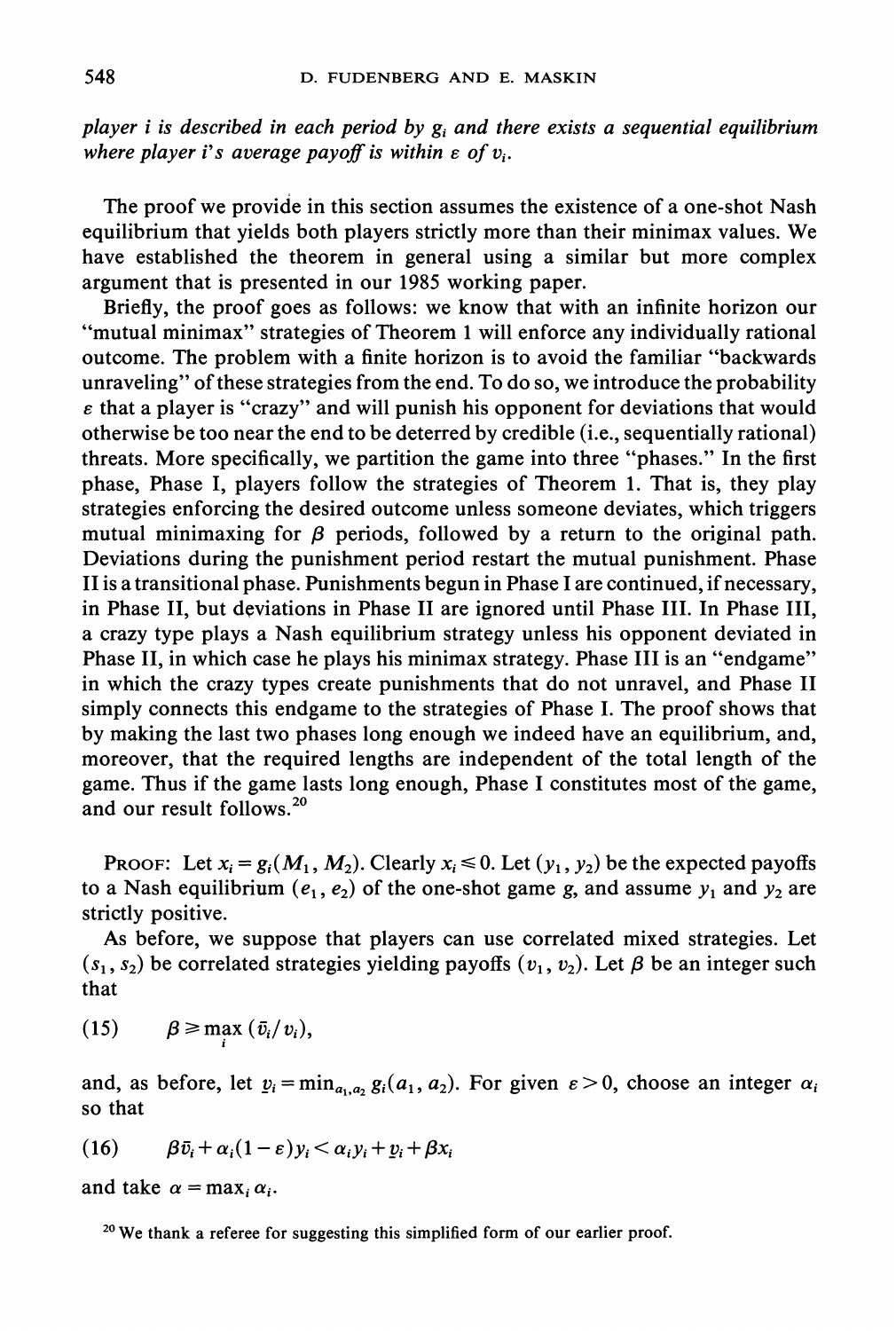To describe the equilibrium play and the "crazy" player types, we partition the game into three "phases." We will number the periods so that the game ends in period 1. Phase I runs from period  $\nu$  to period  $\alpha + \beta + 1$ , Phase II from  $(\alpha + \beta)$ to  $\alpha + 1$ , and Phase III from  $\alpha$  to 1.

We will specify crazy behavior recursively, that is, in each period we specify how the crazy player will behave if play to that point has corresponded to the "crazy" play specified for the previous periods, and also how the crazy player will respond to any deviation from that behavior.

Let us begin with Phase I. We define the index  $\Psi(t)$  as follows. Set  $\Psi(\nu) = \nu + \beta$ . In period *t*,  $\nu \ge t > \alpha + \beta$ , the crazy type (of player *i*) plays *s*, if  $\Psi(t) - t \ge \beta$ , and *M<sub>i</sub>* otherwise. We set  $\Psi(t) = \Psi(t+1)$  if there was no deviation from "crazy" behavior in period  $t+1$ , and  $\Psi(t) = t$  otherwise. Thus the crazy type plays  $s_i$ until someone deviates. Deviations trigger  $\beta$  periods of minimaxing followed by a return to  $s_i$  if there have been no further deviations. Any deviation restarts the mutual punishment portion of the sequence, which runs for  $\beta$  periods after the deviation.

The crazy type follows the same strategy in Phase II as in Phase I, except that deviations in this phase do not change the index  $\Psi(t)$ . More specifically, in Phase II,  $\Psi(t) = \Psi(t+1)$  regardless of play in period  $t+1$ , and the crazy type plays  $s_i$  if  $\Psi(t) - t \ge \beta$ , and plays *M<sub>i</sub>* otherwise. Deviations in Phase II influence behavior in Phase I11 through a second index variable, **0.**This index has four possible values:  $\Theta = 0$  if there have been no deviations from crazy behavior in Phase II;  $\Theta = 1$  if only player one deviated;  $\Theta = 2$  if only player two deviated; and  $\Theta = b$  if both players have deviated. The index  $\Theta$  is not changed by deviations in Phase III. In Phase III the crazy type plays  $e_i$  if  $\Theta = 0$ , *i*, or *b*, and plays  $M_i$ if  $\Theta = j$ . That is, the crazy type of player *i* punishes his opponent in Phase III for having deviated in Phase I1 *unless* player i himself also deviated.

Next we describe the behavior of the "sane" types of each player. For a sequential equilibrium we must specify both a strategy for each player, mapping observations into actions, and a system of beliefs, mapping observations into inferences. In Phase I, each sane type's strategy is the same as the corresponding crazy strategy. If his opponent deviates from crazy behavior, the sane player's beliefs are unchanged-he continues to assign the *ex ante* probabilities of *e* and  $1 - \varepsilon$ , respectively, to his opponent being crazy or sane.

In Phase II, if, in state  $\Theta = 0$ , a player deviates from crazy behavior, his opponent attaches probability one to his being crazy. The strategy of the sane type (of player *i*) in Phase II if  $\Theta = 0$  or *j* is to play as a crazy type. We do not specify sane play if  $\Theta = i$  or b.

In Phase III, the sane type plays  $e_i$  if  $\Theta = 0$  or j. If player i did not deviate in Phase 11, then his beliefs are not changed by play in Phase 111. If player **i** did deviate in Phase II, and player  $j$  plays  $M_i$  at the beginning of Phase III,  $j$  is revealed to be crazy, while if  $j$  plays  $e_j$ ,  $j$  is revealed to be sane. We do not specify sane behavior for Phase III if  $\Theta = i$  or b except to require that it depend on past outcomes only through the player's beliefs and **0.**Thus we choose some equilibrium for each set of initial beliefs and  $\Theta$ . The exact nature of this behavior and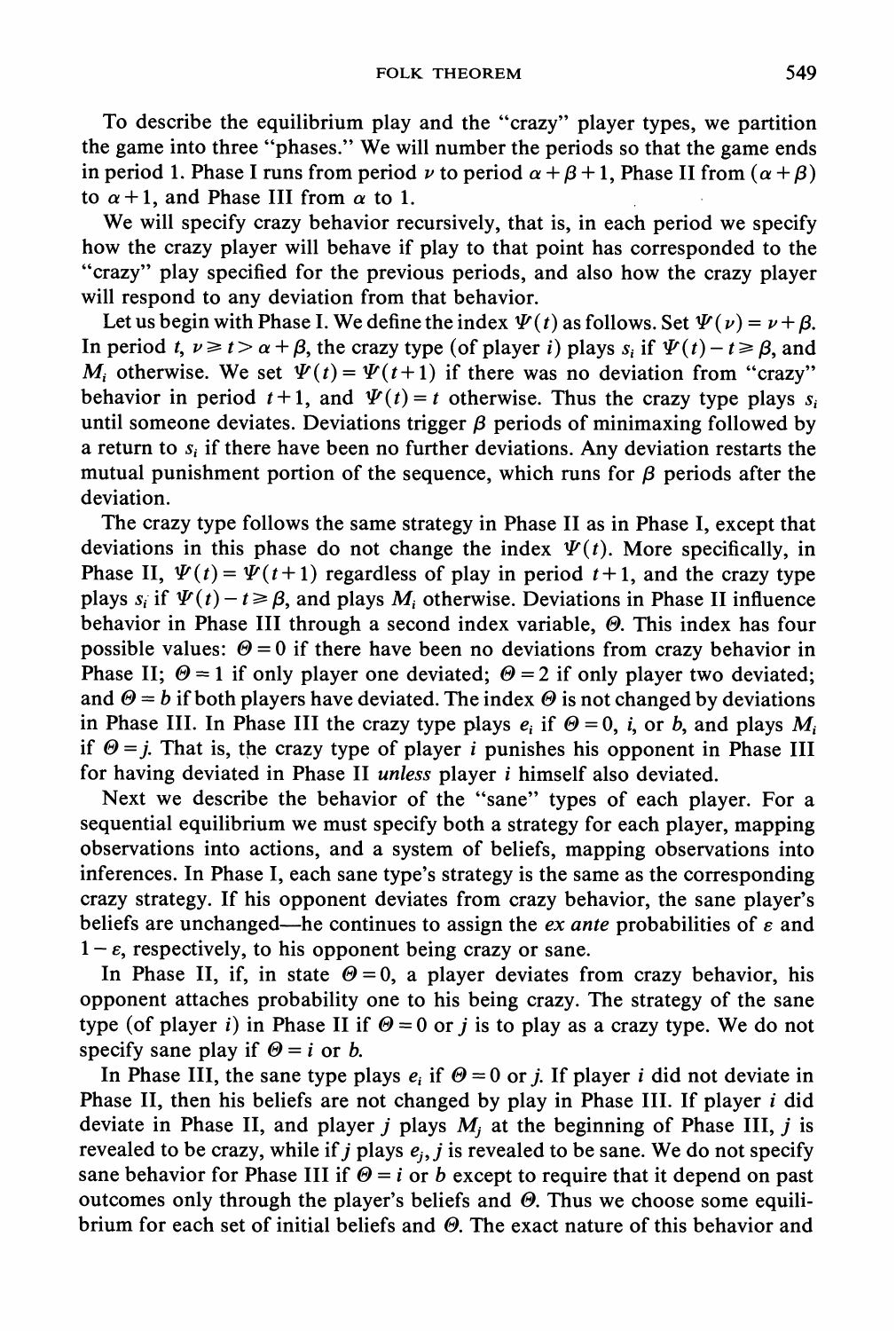|                              | <b>State</b> |                  | <b>Strategies</b> |       | <b>Beliefs</b><br>(probability i<br>attaches to j's |
|------------------------------|--------------|------------------|-------------------|-------|-----------------------------------------------------|
| Phase                        | Θ            | $\Psi(t)$        | crazy             | sane  | being crazy)                                        |
| I (periods $\nu$ to          |              | $\geq \beta + t$ | $s_i$             | $s_i$ | ε                                                   |
| $\alpha + \beta + 1$         |              | $<\beta+t$       | М,                | М,    | ε                                                   |
| II (periods $\alpha + \beta$ |              | $\geq \beta + t$ | $s_i$             | $s_i$ | ε                                                   |
| to $\alpha + 1$ )            |              | $\leq \beta + t$ | М,                | М,    | ε                                                   |
|                              |              | $\geq \beta + t$ | $s_i$             | $s_i$ |                                                     |
|                              |              | $\leq \beta + t$ | М,                | М,    |                                                     |
|                              |              | $\geq \beta + t$ | $s_i$             |       |                                                     |
|                              |              | $\leq \beta + t$ | М,                |       |                                                     |
|                              |              | $\geq \beta + t$ | $s_i$             |       |                                                     |
|                              |              | $\leq \beta + t$ | $M_i$             |       |                                                     |
| III (periods $\alpha$        |              |                  | $e_i$             | $e_i$ |                                                     |
| to $1)$                      |              |                  | М,                | e,    |                                                     |
|                              |              |                  | e,                |       |                                                     |
|                              |              |                  | $e_i$             |       |                                                     |

**TABLE I** 

the behavior in Phase II if  $\Theta = i$  or b is irrelevant for our analysis. We know there must exist an equilibrium for each such subgame.<sup>21</sup> and, by deriving upper bounds on player i's payoffs there, we will show that these subgames are not reached on the equilibrium path. Thus, regardless of the form of this "endplay," there is a sequential equilibrium of the whole game in which sane types play as described in Phase I. The specified behavior and beliefs are summarized in Table I.

Now we must show that the specified strategies form a Nash equilibrium in each subgame, and that the beliefs in each period are consistent with Bayes rule. We shall consider whether player one's specified behavior is optimal given his beliefs and player two's specified behavior.

We begin in Phase III. If  $\Theta = 0$  or 2, player one expects his opponent to play the Nash strategy  $e_2$  for the duration of the game (recall that if  $\Theta = 2$ , player one believes player two is crazy), so that the best player one can do is to play his Nash strategy  $e_1$ .

Now consider some period t in Phase II, i.e.,  $\alpha + \beta \ge t > \alpha$ . First assume  $\Theta = 0$ . If player one conforms to his specified strategy in Phase 11, his payoff each period is either  $v_1$  (if  $\Psi(t) - t \ge \beta$ ) or  $x_1$  (if  $\Psi(t) - t < \beta$ ). Thus his lowest possible expected payoff for the remainder of Phase II is  $(t - \alpha)x_1$ . If he sticks to specified behavior in Phase III as well, he receives  $\alpha y_1$ . Thus if player one conforms from period t in Phase I1 onwards he receives at least

$$
(17) \qquad (t-\alpha)x_1+\alpha y_1.
$$

If however player one deviates in Phase 11, his highest payoff in that phase is  $(t - \alpha)\bar{v}_1$ . Then in Phase III, player two plays  $M_2$  if crazy, and  $e_2$  if sane. Thus

<sup>&</sup>lt;sup>21</sup> To establish this we can appeal to the existence theorem of Kreps-Wilson [15], since g is a **finite game.**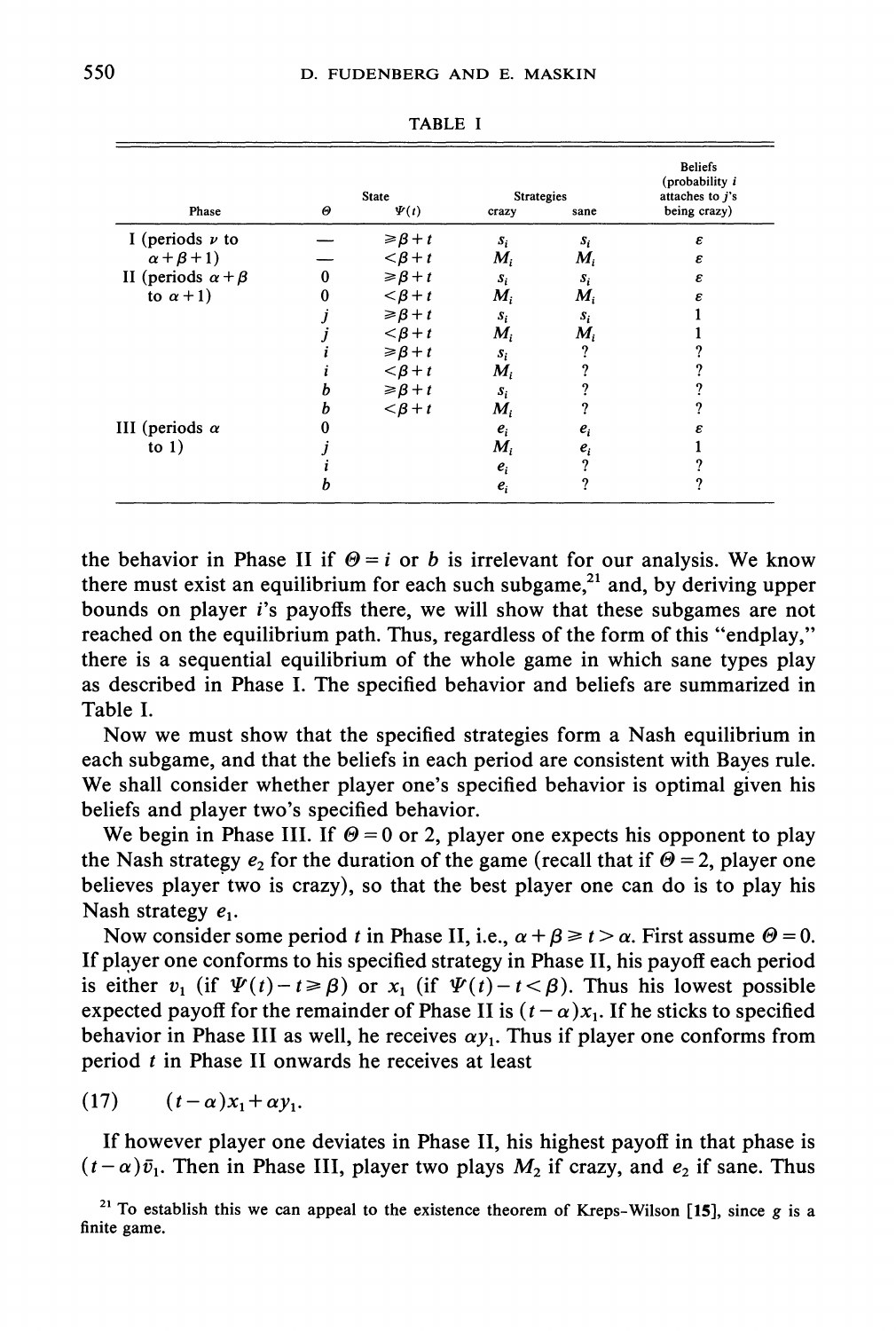an upper bound to player one's expectation in Phase III is  $(1 - \varepsilon) \alpha y_1$ , and the total payoff to deviating in period *t* of Phase I1 is at most

(18) 
$$
(t-\alpha)\bar{v}_1+(1-\varepsilon)\alpha y_1.
$$

Since *t* is in Phase II,  $t - \alpha \leq \beta$ , and the equation defining  $\alpha$ , (16), ensures that deviation is unprofitable.

If  $\Theta = 2$  in Phase II, player one is sure that player two is crazy. Thus if player one follows his specified strategy, his payoff is again bounded by *(17),*while if he deviates in period *t* his payoff is at most

$$
(19) \qquad (t-\alpha)\bar{v}_1+\alpha\cdot 0.
$$

Once more, formula (16) ensures that  $\alpha$  is large enough so that deviation is unprofitable.

Finally consider a period *t* in Phase I. From our specification, deviations in Phase I do not change the players' beliefs or the value of *O.* Thus from our previous analysis, both players will conform in Phases I1 and I11 regardless of the play in Phase I, so that any sequence of deviations must end at the start of Phase II.

First assume that  $\Psi(t) < \beta + t$ , so that *t* is part of a "punishment sequence." If player one conforms in period *t* and subsequently, his payoff is

(20) 
$$
(t - \Psi(t) + \beta)x_1 + (\Psi(t) - \alpha - \beta)v_1 + \alpha y_1.
$$

If player one deviates in period *t* and thereafter conforms, his maximum payoff in period *t* is zero, and he endures the "punishment" of  $x_1$  for the next  $\beta$  periods, so his payoff is at most

(21) 
$$
\beta x_1 + (t - \beta - \alpha - 1)v_1 + \alpha y_1,
$$

which is less than *(20).*In particular, player one would never deviate in the last period of Phase I, and, by backwards induction, will not wish to deviate in period *t.* 

Last assume  $\Psi(t) \geq \beta + t$ , so that player two plays  $s_2$  in period *t*. If player one deviates in period *t* but conforms thereafter, he receives at most

(22) 
$$
\bar{v}_1 + \beta x_1 + (t - \alpha - \beta - 1)v_1 + \alpha y_1.
$$

If player one conforms to his prescribed strategy, he receives

(23) 
$$
(t-\alpha)v_1+\alpha y_1.
$$

The gain to deviating, the difference between *(22)* and *(23),*is thus

(24) 
$$
\bar{v}_1 + \beta x_1 - (\beta + 1)v_1
$$
.

Since  $x_1$  is nonpositive, formula (15) defining  $\beta$  ensures that (24) is negative, so player one will not deviate. Thus the specified strategies are indeed in equilibrium. This equilibrium will yield the payoff  $(v_1, v_2)$  for  $v - \alpha - \beta$  periods, so that by taking  $\nu$  sufficiently large we can make each player *i*'s average payoff arbitrarily near *v<sub>i</sub>*.  $Q.E.D$ 

Notice that in the proof of Theorem *3* we not only chose the form of "crazy" behavior to suit our needs, but also selected particular conjectures for sane players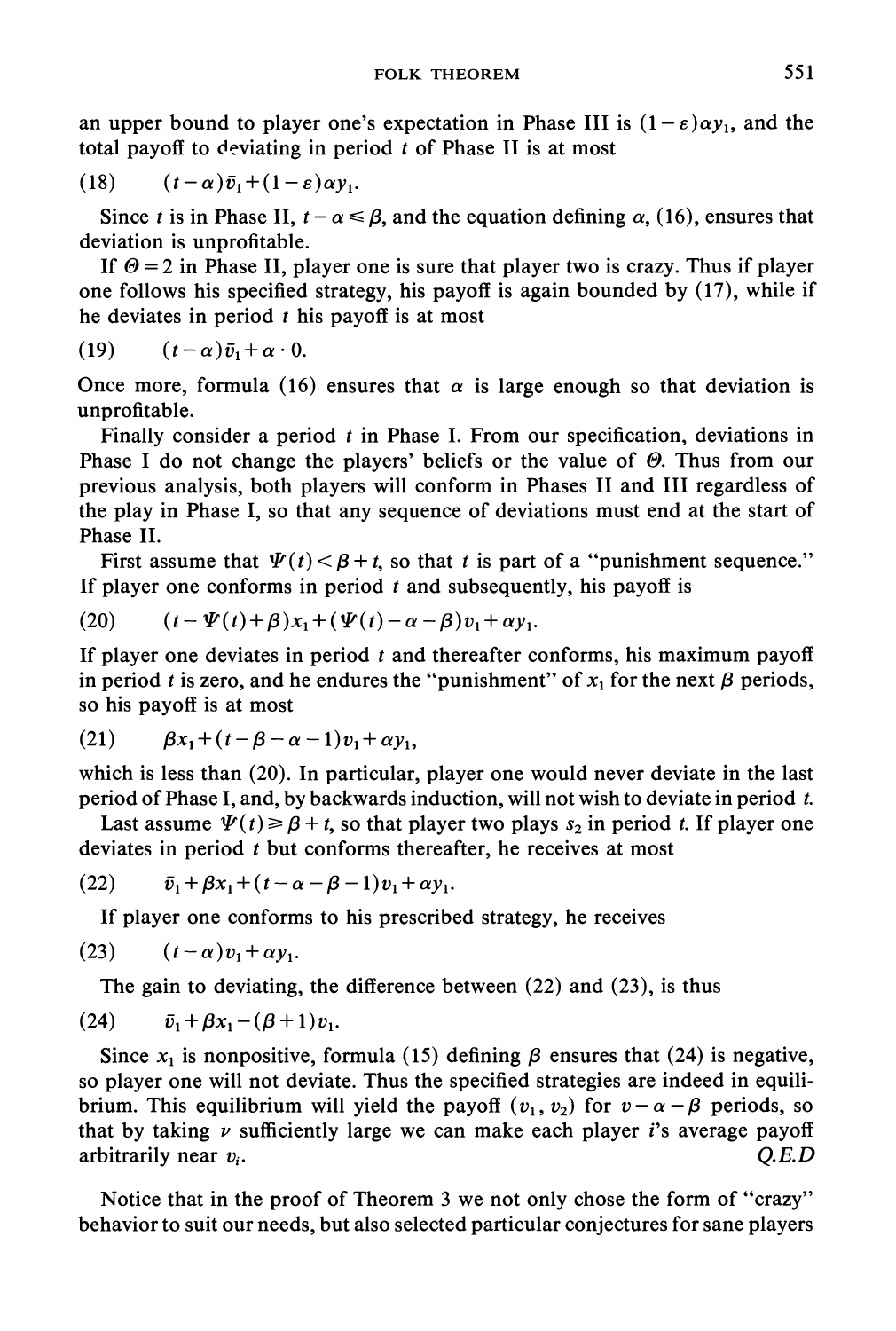when Bayes' rule is inapplicable. We should emphasize that our choice of conjectures was not arbitrary; the theorem is not true if, for example, a player believes his opponent to be sane with probability one after a deviation.

Kreps [12], moreover, has pointed out that, because of our choice of conjectures, our equilibrium may not be stable in the sense of Kohlberg-Mertens  $[11]$ <sup>22</sup> In response, we offer the following modified version of our construction. This version has no zero probability events, so that the issue of the "reasonableness" of the conjectures and the stability of the equilibrium do not arise. Specifically, assume that at each period in Phase I1 a crazy player plays as before with probability  $(1-\mu)$ , while assigning strictly positive probability to every other pure strategy. If  $\mu$  is sufficiently near zero, the expected payoffs in every subgame are essentially unchanged, and our strategies are still in equilibrium. Given that the crazy player "trembles" with positive probability in Phase 11, any deviation in that phase must reveal that the deviator is crazy, as we specified.

#### *6.* UNOBSERVABLE MIXED STRATEGIES

The arguments in Sections *2-5* rely on mixed strategies' being observable. Although this assumption is often used, at least implicitly, in the Folk Theorem literature and can be justified in some circumstances, the more natural hypothesis is that only the moves that players actually make are observed by their opponents. In this section we argue that our results continue to hold with unobservable mixed strategies.

We suggested earlier that the only significant use that our proofs make of the assumption that mixed strategies are observable is in supposing that minimax strategies are observable. The heart of the argument, in Theorem *5,* therefore, is to show that it suffices for other players to observe the realization of a punisher's random mixed strategy.

Although we rule out observation of private mixed strategies, we continue to assume, for convenience, that strategies can depend on the outcome of publicly observed random variables. We also impose the nondegeneracy assumption of Theorem *2.* 

## THEOREM*5:* Theorem *2* continues to hold when we assume that players can observe only the past actions of other players rather than their mixed strategies.

**PROOF:** Choose s,  $(v'_1, ..., v'_n)$ ,  $(v_1, ..., v_n)$ ,  $(M^1, ..., M^n)$ , and  $w_i^j$ ,  $i, j =$ 1,..., *n* as in the proof of Theorem 2. For each *i* and *j*, consider  $M_i^j$ , player *i*'s minimax strategy against *j.* This strategy is, in general a randomization among the  $m_i^j$  pure strategies  $\{a_i^j(k)\}_{k=1}^{m_i^j}$ , where we have chosen the indexation so that,

**<sup>22</sup>**The intuitive basis for Krep's observation is that since the crazy types prefer crazy play, the sane types are "more likely" to deviate from it. Of course, in the games as specified this is not strictly true, but in the "perturbed" versions of the game considered when testing for stability, there would be some deviations that did not increase the opponents's belief that the deviator is crazy.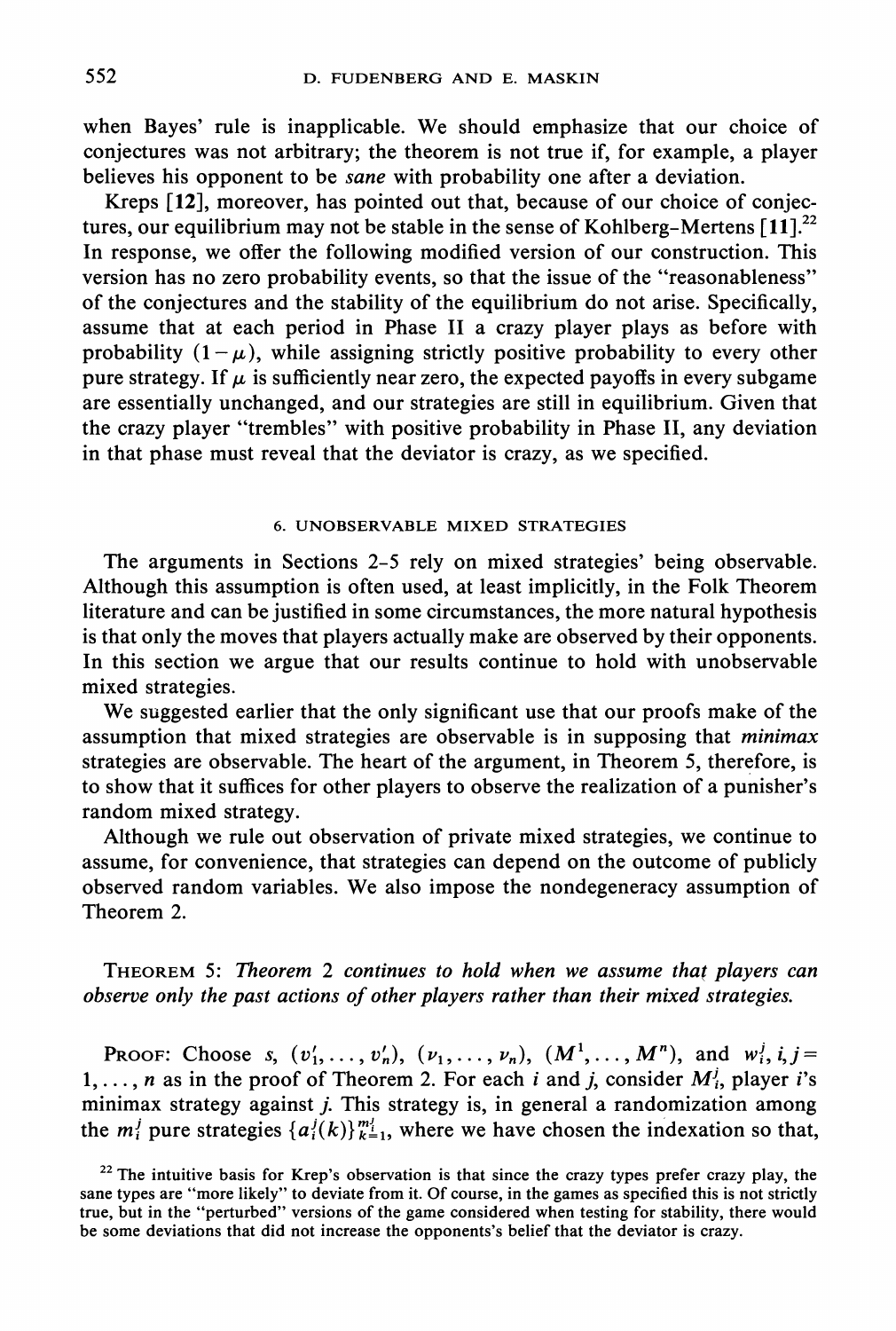for each  $k=1, \ldots, m<sub>i</sub><sup>j</sup>-1$ ,

$$
g_i(a_i(k), M^j_{-i}) \leq g_i(a_i^j(k+1), M^j_{-i}).
$$

For each k, let

$$
p_i^j(k) = g_i(a_i^j(k), M_{-i}^j) - g_i(a_i^j(1), M_{-i}^j).
$$

The repeated game strategies we shall consider closely resemble those in the proof of Theorem 2. Player i:

(A) plays **si**each period as long as **s** was played the previous period. If player  $i$  deviates from  $(A)$ , then player  $i$ :

(B) plays  $M_i^j$  for  $\nu_i$  periods.

If player *i* plays pure strategy  $a_i^j(k)$  in periods  $t_1, \ldots, t_m$  of phase (B), define

$$
r_i^j(k)=\sum_{h=1}^m\delta^{t_h-1}p_i^j(k).
$$

Thus,  $r_i^j(k)$  is the expected "bonus" that player *i* obtains from playing  $a_i^j(k)$ rather than  $a_i^j(1)$  in those periods. Take  $r_i^j = \sum_k r_i^j(k)$ . Then,  $r_i^j$  is the total expected bonus from phase (B). Let

$$
z_i^j = \frac{r_i^j(1-\delta)}{\delta^{\nu_j}}.
$$

Because  $(v'_1, \ldots, v'_n)$  is the interior of  $V^*$  and  $V^*$  has full dimension, there exists  $\varepsilon > 0$  so that, for each *j*,

$$
(v'_1+\varepsilon,\ldots,v'_{j-1}+\varepsilon,v'_j,v'_{j+1}+\varepsilon,\ldots,v'_n+\varepsilon)
$$

is in  $V^*$ . Since  $z_i^j$  tends to zero as  $\delta$  tends to 1, we can choose  $\delta$  big enough so that, for all i and j,  $z_i^j < \varepsilon/2$ . Then

(25) 
$$
(v'_1 + \varepsilon - z'_i, \ldots, v'_{j-1} + \varepsilon - z'_{j-1}, v'_j, v'_{j+1} + \varepsilon - z'_{j+1}, \ldots, v'_n + \varepsilon - z'_n)
$$

is in *V\*.*If player *h* deviates from the prescribed behavior in phase (B) the phase is begun again with  $j = h$ . Player i cannot detect whether player h has deviated from  $M_h^j$ , but he can observe whether h has deviated from the *support* of  $M_h^j$ . Accordingly, if *h* so deviates, player *i* begins phase (B) again with  $j = h$ . Let  $T^{j}(z)=(T_{1}^{j}(z),..., T_{n}^{j}(z))$  be a vector of strategies that realizes the payoffs (25) (note that  $T<sup>j</sup>(z)$  depends on the particular realization of pure strategies in phase  $(B)$ ). Now suppose that at the conclusion of phase  $(B)$ , player *i*:

(C) Plays  $T_i^j(z)$  thereafter, and, if player *h* deviates from (C), then *i* begins phase (B) again with  $j = h$ .

The strategies  $T<sup>j</sup>$  are chosen so that player i will be indifferent among all the pure strategies in the support of  $M<sub>i</sub><sup>j</sup>$ . The idea is that any expected advantage that player *i* obtains from using  $a^{j}(k)$  rather than  $a^{j}(i)$  in phase (B) is subsequently removed in phase (C). Player *i* then may as well randomize as prescribed by  $M_i^j$ . He will not deviate from the support of  $M_i^j$  since such a deviation will be detected and punished.  $Q.E.D.$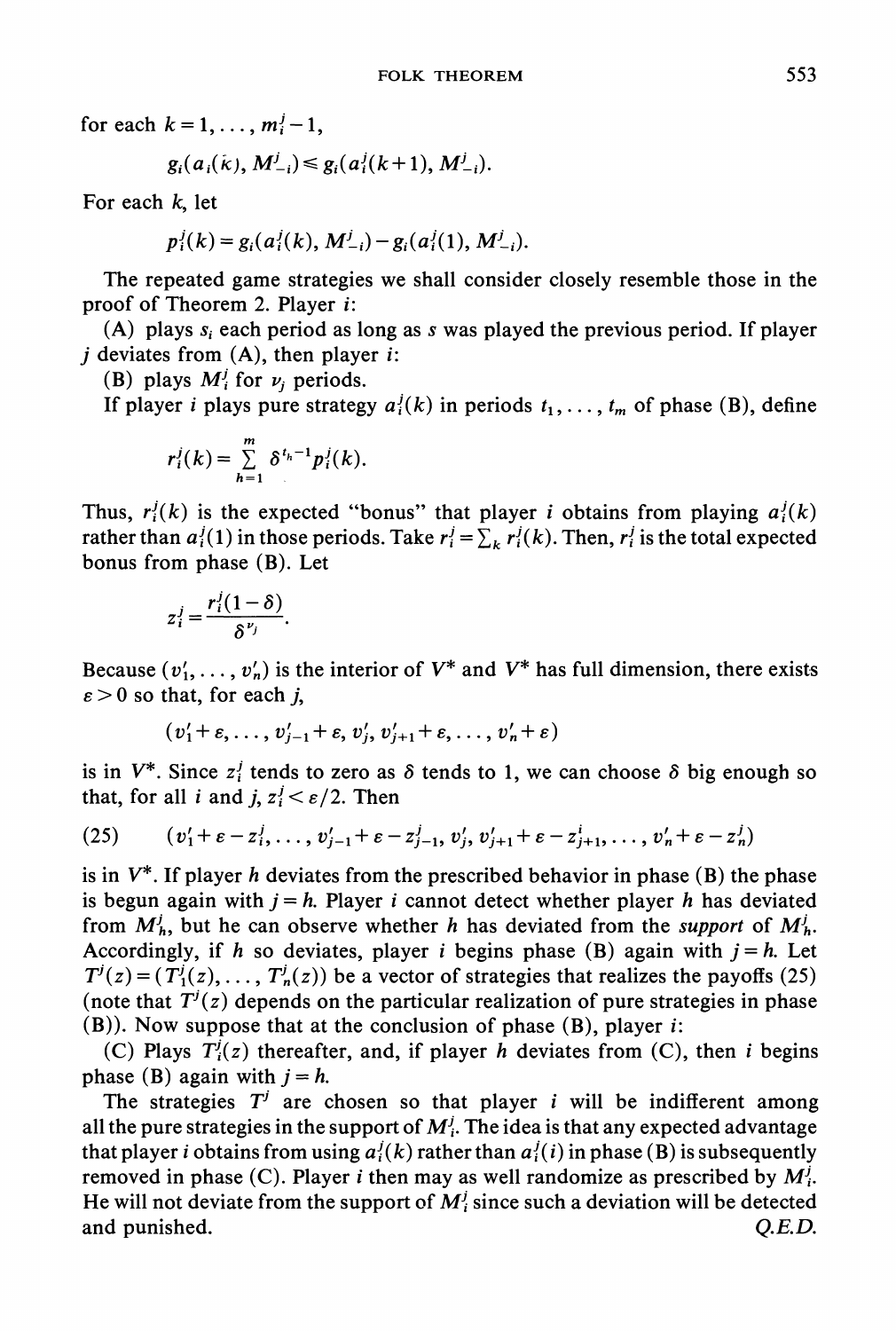We can also show that Theorem 1 continues to hold with unobservable mixed strategies; we omit the details, except to say that our proof relies on "rewarding" a player who uses a "costly" element of his minimax set with a (small) probability that play will switch from mutual minimaxing to a static Nash equilibrium.

*University of California, Berkeley and Harvard University* 

*Manuscript received March, 1984; final revision received June, 1985.* 

#### REFERENCES

- ABREU, D.: "Repeated Games with Discounting," Ph.D. dissertation, Department of Economics, Princeton University, 1983.
- AUMANN, R.: "Subjectivity and Correlation in Randomized Strategies," *Journal ofMathematica1 Economics,* 1(1974), 67-96. [2] AUMANN, R.: "Subjectivity and Correlation in Randomized Strategies," Journal of Economics, 1(1974), 67-96.<br>
[3] AUMANN, R., AND L. SHAPLEY: "Long Term Competition: A Game Theor<br>
mimeo, Hebrew University, 1976.<br>
[4] BEN
- [3] AUMANN, R., AND L. SHAPLEY: "Long Term Competition: A Game Theoretic Analysis," mimeo, Hebrew University, 1976. Economics, 1(1974), 67-96.<br>
[3] AUMANN, R., AND L. SHAPLEY: "Long Term Competition: A Game Theoretic Analysis,"<br>
mimeo, Hebrew University, 1976.<br>
[4] BENOIT, J. P., AND V. KRISHA: "Finitely Repeated Games," *Econometrica*,
- **[4]** BENOIT, J. P., AND V. KRISHA: "Finitely Repeated Games," *Econometrica,* 53(1985), 890-904.
- [5] FRIEDMAN, J.: "A Noncooperative Equilibrium For Supergames," *Review of Economic Studies*, 38(1971), 1-12.<br>- Cligopoly and the Theory of Games. Amsterdam: North-Holland, 1977.
- 
- North Carolina, Chapel Hill, 1984.
- **[8]** FUDENBERG, D., AND E. MASKIN: "Nash and Perfect Equilibrium Payoffs in Discounted Repeated Games," mimeo, Harvard University, 1986.<br>——: "The Folk Theorem in Repeated Games with Discounting and with Incomplete Informa-[5] FRIEDMAN, J.: "A Noncooperative Equilibrium For Supergames," Review of Economic Studies,<br>
38(1971), 1-12.<br>
[6] \_\_\_\_\_: Oligopoly and the Theory of Games. Amsterdam: North-Holland, 1977.<br>
[7] \_\_\_\_\_: "Trigger Strategy Equ
- tion," MIT Working Paper, 1985.
- **[lo]** HART, S.: "Lecture Notes: Special Topics in Game Theory," Stanford IMSSS Technical Report, 1979.
- **[ll]** KOHLBERG, E., AND J.-F. MERTENS: "On the Strategic Stability of Equilibrium," mimeo, Harvard Business School, 1982.
- **[12]** KREPS, D.: "Signalling Games and Stable Equilibria," mimeo, Stanford Business School, 1984.
- **[13]** KREPS, D., P. MILGROM, J. ROBERTS,AND R. WILSON: "Rational Cooperation in the Finitely-Repeated Prisoner's Dilemma," *Journal of Economic Theory,* 27(1982), 245-252.
- **[14]** KREPS, D., AND R. WILSON: "Reputation and Imperfect Information," *Journal of Economic Theory, 27(1982), 253-279.*<br>[15] — : "Sequential Equilibria," *Econometrica, 50(1982), 863-894.* [11] KOHLBERG, E., AND J.-F. MERTENS: "On the Strategic Stabilited Harvard Business School, 1982.<br>
[12] KREPS, D.: "Signalling Games and Stable Equilibria," mimeo, Star<br>
[13] KREPS, D., P. MILGROM, J. ROBERTS, AND R. WILSO
- 
- **[16]** LOCKWOOD, B.: "Perfect Equilibria in Repeated Games with Discounting," mimeo, Birkbeck College, 1983.
- **[17]** MILGROM, P., AND J. ROBERTS: "Limit Pricing and Entry Under Incomplete Information," *Econometrica,* 50(1982), 443-460.
- **[18]** RADNER, R., R. MYERSON, AND E. MASKIN: **"An** Example of a Repeated Partnership Game with Discounting and with Uniformly Inefficient Equilibria," *Review of Economic Studies,*  53(1986), 59-70. **Politically 10 Point 117 Point 117 Point 11 Point 12 Point 12 Point 11 Point 11 Point 11 Point 11 Point 11 Point 11 Point 11 Point 11 Point 11 Point 11 Conomic 118 RADNER, R., R. MYERSON,**
- **[19]** RUBINSTEIN, A,: "Equilibrium in Supergames," Center for Mathematical Economics and Game Theory, Hebrew University of Jerusalem, 1977.<br>
- : "Equilibrium in Supergames with the Overtaking Criterion," Journal of Economic
- *Theory,* 21(1979), 1-9.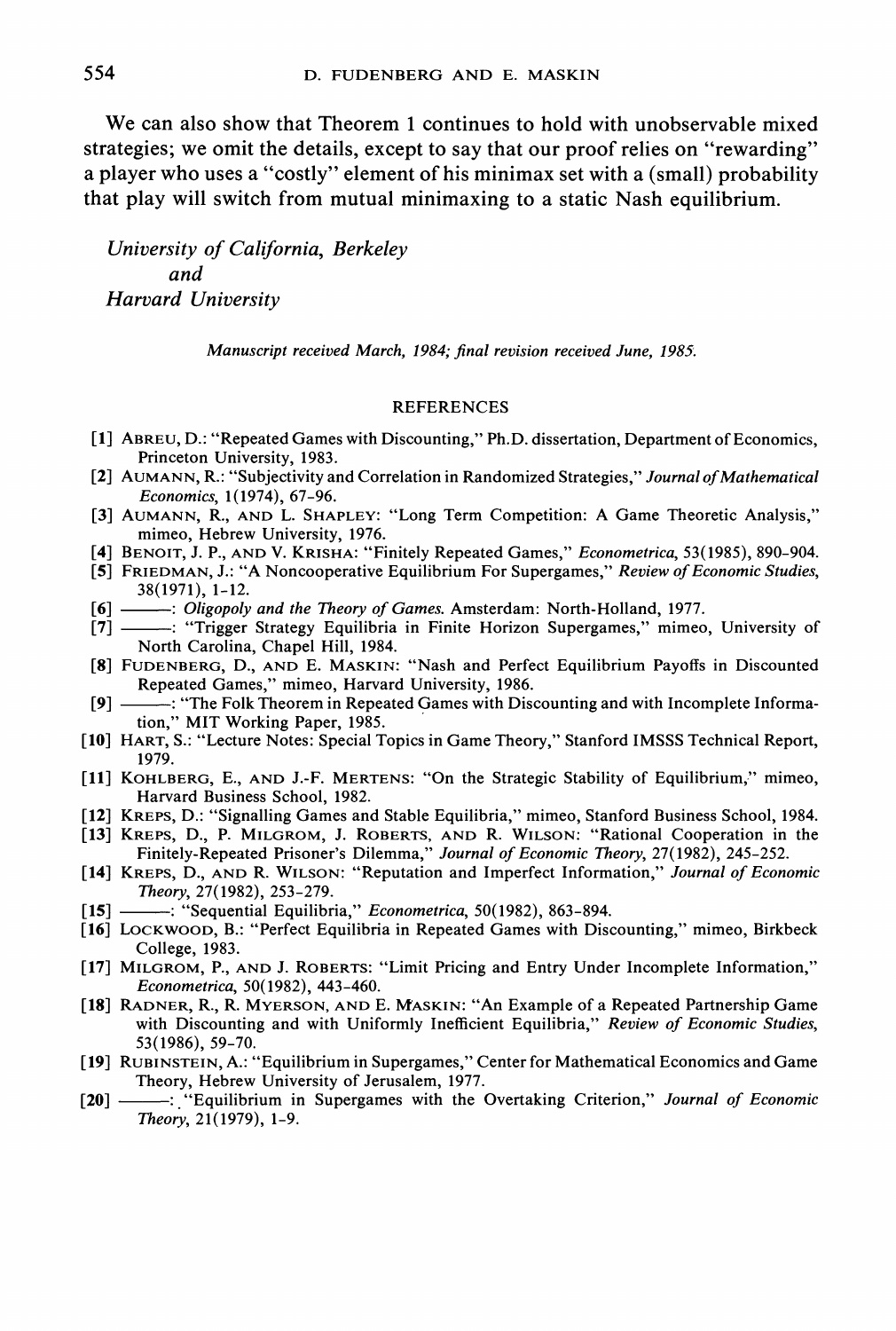http://www.jstor.org

# **LINKED CITATIONS**

*- Page 1 of 2 -*



*You have printed the following article:*

**The Folk Theorem in Repeated Games with Discounting or with Incomplete Information** Drew Fudenberg; Eric Maskin *Econometrica*, Vol. 54, No. 3. (May, 1986), pp. 533-554. Stable URL: [http://links.jstor.org/sici?sici=0012-9682%28198605%2954%3A3%3C533%3ATFTIRG%3E2.0.CO%3B2-U](http://links.jstor.org/sici?sici=0012-9682%28198605%2954%3A3%3C533%3ATFTIRG%3E2.0.CO%3B2-U&origin=JSTOR-pdf)

*This article references the following linked citations. If you are trying to access articles from an off-campus location, you may be required to first logon via your library web site to access JSTOR. Please visit your library's website or contact a librarian to learn about options for remote access to JSTOR.*

# **[Footnotes]**

# **<sup>5</sup>Finitely Repeated Games**

Jean-Pierre Benoit; Vijay Krishna *Econometrica*, Vol. 53, No. 4. (Jul., 1985), pp. 905-922. Stable URL: [http://links.jstor.org/sici?sici=0012-9682%28198507%2953%3A4%3C905%3AFRG%3E2.0.CO%3B2-2](http://links.jstor.org/sici?sici=0012-9682%28198507%2953%3A4%3C905%3AFRG%3E2.0.CO%3B2-2&origin=JSTOR-pdf)

**<sup>18</sup> Sequential Equilibria** David M. Kreps; Robert Wilson *Econometrica*, Vol. 50, No. 4. (Jul., 1982), pp. 863-894. Stable URL: [http://links.jstor.org/sici?sici=0012-9682%28198207%2950%3A4%3C863%3ASE%3E2.0.CO%3B2-4](http://links.jstor.org/sici?sici=0012-9682%28198207%2950%3A4%3C863%3ASE%3E2.0.CO%3B2-4&origin=JSTOR-pdf)

**<sup>21</sup> Sequential Equilibria** David M. Kreps; Robert Wilson *Econometrica*, Vol. 50, No. 4. (Jul., 1982), pp. 863-894. Stable URL: [http://links.jstor.org/sici?sici=0012-9682%28198207%2950%3A4%3C863%3ASE%3E2.0.CO%3B2-4](http://links.jstor.org/sici?sici=0012-9682%28198207%2950%3A4%3C863%3ASE%3E2.0.CO%3B2-4&origin=JSTOR-pdf)

# **References**